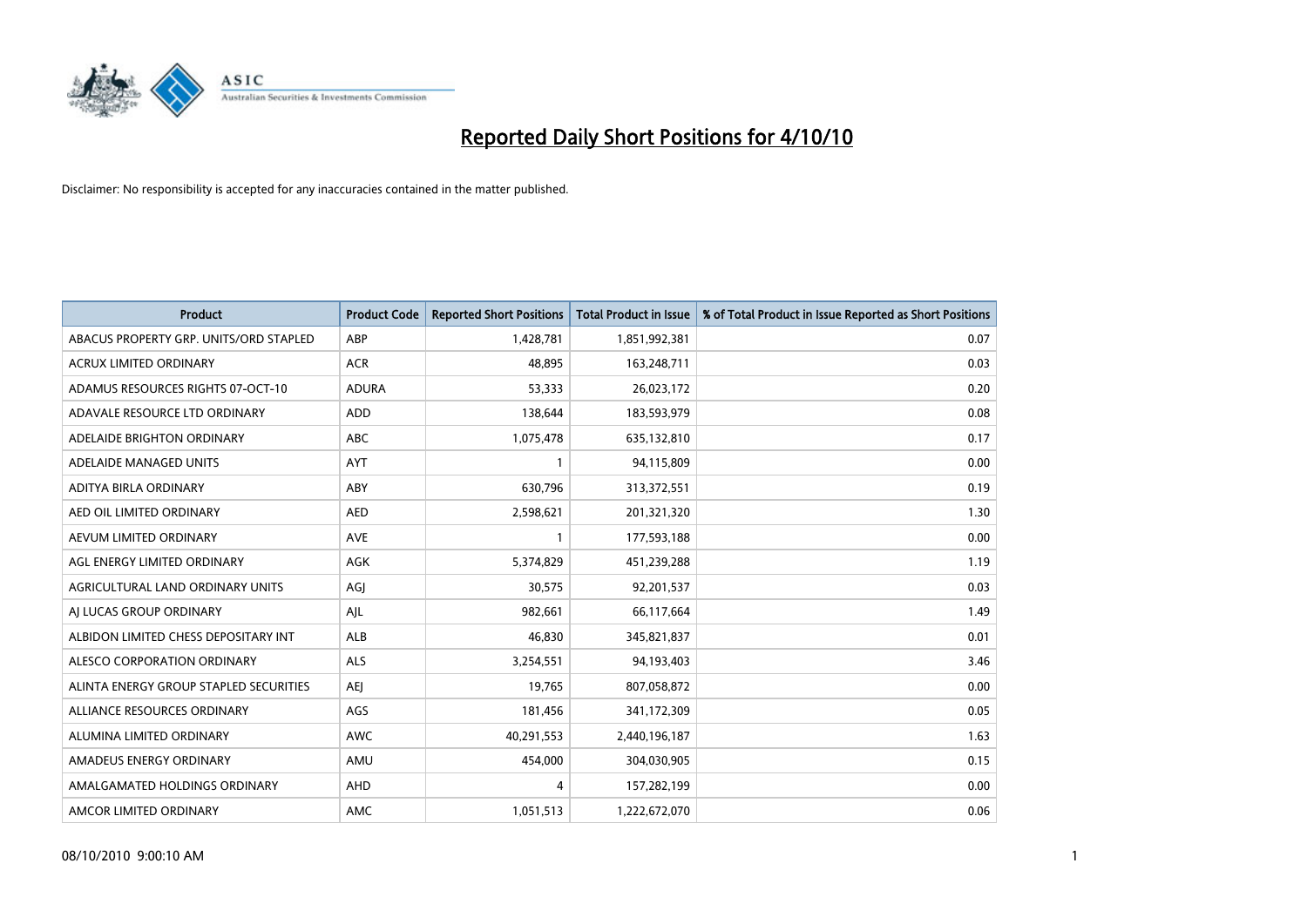

| <b>Product</b>                          | <b>Product Code</b> | <b>Reported Short Positions</b> | <b>Total Product in Issue</b> | % of Total Product in Issue Reported as Short Positions |
|-----------------------------------------|---------------------|---------------------------------|-------------------------------|---------------------------------------------------------|
| AMP LIMITED ORDINARY                    | AMP                 | 24,743,241                      | 2,071,925,423                 | 1.15                                                    |
| AMPELLA MINING ORDINARY                 | <b>AMX</b>          | 7,516                           | 198,225,108                   | 0.00                                                    |
| ANDEAN RESOURCES LTD ORDINARY           | <b>AND</b>          | 50,428                          | 543,257,867                   | 0.00                                                    |
| ANSELL LIMITED ORDINARY                 | <b>ANN</b>          | 993,922                         | 132,894,402                   | 0.74                                                    |
| ANTARES ENERGY LTD ORDINARY             | <b>AZZ</b>          | 505,737                         | 299,333,110                   | 0.17                                                    |
| ANZ BANKING GRP LTD ORDINARY            | <b>ANZ</b>          | 7,267,285                       | 2,559,643,569                 | 0.26                                                    |
| APA GROUP STAPLED SECURITIES            | <b>APA</b>          | 6,004,415                       | 551,689,118                   | 1.10                                                    |
| APEX MINERALS NL ORDINARY               | <b>AXM</b>          | 885,146                         | 3,567,819,909                 | 0.02                                                    |
| APN EUROPEAN RETAIL UNITS STAPLED SEC.  | <b>AEZ</b>          | 11,832                          | 544,910,660                   | 0.00                                                    |
| APN NEWS & MEDIA ORDINARY               | <b>APN</b>          | 6,369,447                       | 606,084,019                   | 1.04                                                    |
| APOLLO GAS LIMITED ORDINARY             | <b>AZO</b>          | 71,180                          | 90,400,136                    | 0.08                                                    |
| AQUARIUS PLATINUM. ORDINARY             | <b>AOP</b>          | 5,727,469                       | 463,231,008                   | 1.22                                                    |
| AQUILA RESOURCES ORDINARY               | <b>AQA</b>          | 1,260,658                       | 322,862,186                   | 0.37                                                    |
| ARAFURA RESOURCE LTD ORDINARY           | <b>ARU</b>          | 148.702                         | 290,640,342                   | 0.05                                                    |
| ARB CORPORATION ORDINARY                | <b>ARP</b>          | 2,159                           | 72,481,302                    | 0.00                                                    |
| ARDENT LEISURE GROUP STAPLED SECURITIES | <b>AAD</b>          | 255,944                         | 312,836,274                   | 0.07                                                    |
| ARISTOCRAT LEISURE ORDINARY             | <b>ALL</b>          | 23,892,585                      | 533,379,348                   | 4.46                                                    |
| ASCIANO GROUP STAPLED SECURITIES        | <b>AIO</b>          | 11,843,259                      | 2,926,103,883                 | 0.38                                                    |
| ASG GROUP LIMITED ORDINARY              | <b>ASZ</b>          | 154,358                         | 151,836,046                   | 0.09                                                    |
| ASPEN GROUP ORD/UNITS STAPLED           | <b>APZ</b>          | 908,508                         | 583,934,711                   | 0.15                                                    |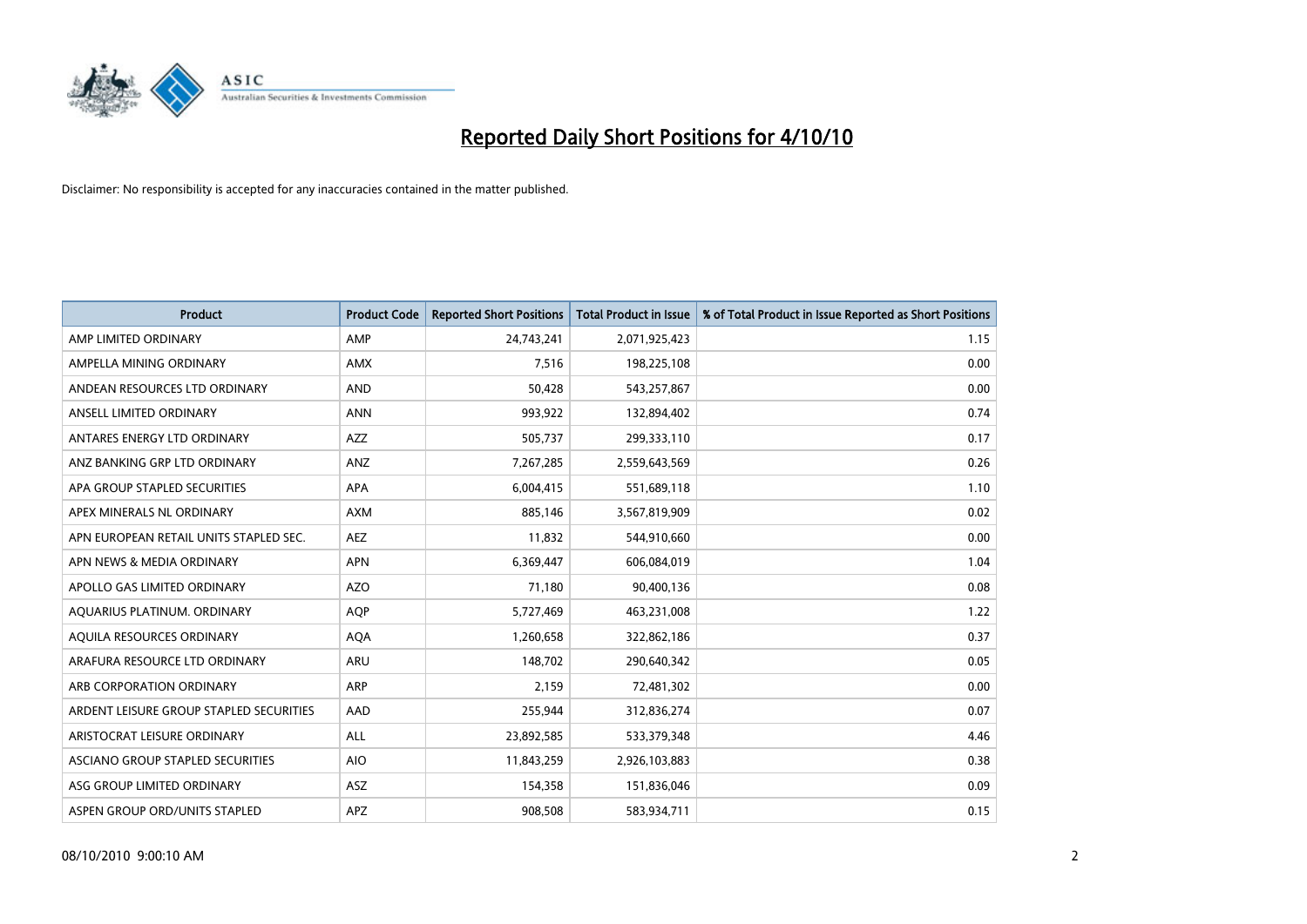

| <b>Product</b>                          | <b>Product Code</b> | <b>Reported Short Positions</b> | Total Product in Issue | % of Total Product in Issue Reported as Short Positions |
|-----------------------------------------|---------------------|---------------------------------|------------------------|---------------------------------------------------------|
| ASTRO JAP PROP GROUP STAPLED SECURITIES | AJA                 | 122,702                         | 508,212,161            | 0.02                                                    |
| ASX LIMITED ORDINARY                    | <b>ASX</b>          | 4,224,316                       | 175,136,729            | 2.42                                                    |
| ATLAS IRON LIMITED ORDINARY             | <b>AGO</b>          | 3,901,158                       | 540,009,119            | 0.70                                                    |
| AUCKLAND INTERNATION ORDINARY           | AIA                 | 54                              | 1,310,392,831          | 0.00                                                    |
| <b>AURORA OIL &amp; GAS ORDINARY</b>    | <b>AUT</b>          | 833,365                         | 277,865,342            | 0.30                                                    |
| <b>AUSDRILL LIMITED ORDINARY</b>        | <b>ASL</b>          | 72,321                          | 261,820,159            | 0.02                                                    |
| AUSENCO LIMITED ORDINARY                | <b>AAX</b>          | 3,493,513                       | 122,427,576            | 2.86                                                    |
| <b>AUSTAL LIMITED ORDINARY</b>          | ASB                 | 285,875                         | 188,069,638            | 0.14                                                    |
| AUSTAR UNITED ORDINARY                  | <b>AUN</b>          | 13,338,514                      | 1,260,071,912          | 1.05                                                    |
| AUSTBROKERS HOLDINGS ORDINARY           | <b>AUB</b>          | 2                               | 52,736,987             | 0.00                                                    |
| AUSTEREO GROUP LTD. ORDINARY            | <b>AEO</b>          | 50,281                          | 344,783,708            | 0.02                                                    |
| AUSTIN ENGINEERING ORDINARY             | ANG                 | 5,377                           | 71,314,403             | 0.00                                                    |
| AUSTRALAND PROPERTY STAPLED SECURITY    | <b>ALZ</b>          | 182,210                         | 576,837,197            | 0.03                                                    |
| AUSTRALIAN AGRICULT, ORDINARY           | AAC                 | 4,470,086                       | 264,264,459            | 1.69                                                    |
| <b>AUSTRALIAN EDUCATION UNITS</b>       | <b>AEU</b>          | 625,000                         | 134,973,383            | 0.46                                                    |
| AUSTRALIAN FOUNDAT, ORDINARY            | AFI                 | 284                             | 1,013,151,345          | 0.00                                                    |
| AUSTRALIAN INFRASTR, UNITS/ORDINARY     | <b>AIX</b>          | 172,122                         | 620,733,944            | 0.02                                                    |
| AUSTRALIAN MINES LTD ORDINARY           | <b>AUZ</b>          | 1,400,000                       | 6,981,662,168          | 0.02                                                    |
| AUSTRALIAN PHARM, ORDINARY              | API                 | 884,350                         | 488,115,883            | 0.17                                                    |
| AVEXA LIMITED ORDINARY                  | <b>AVX</b>          | 243,657                         | 847,688,779            | 0.03                                                    |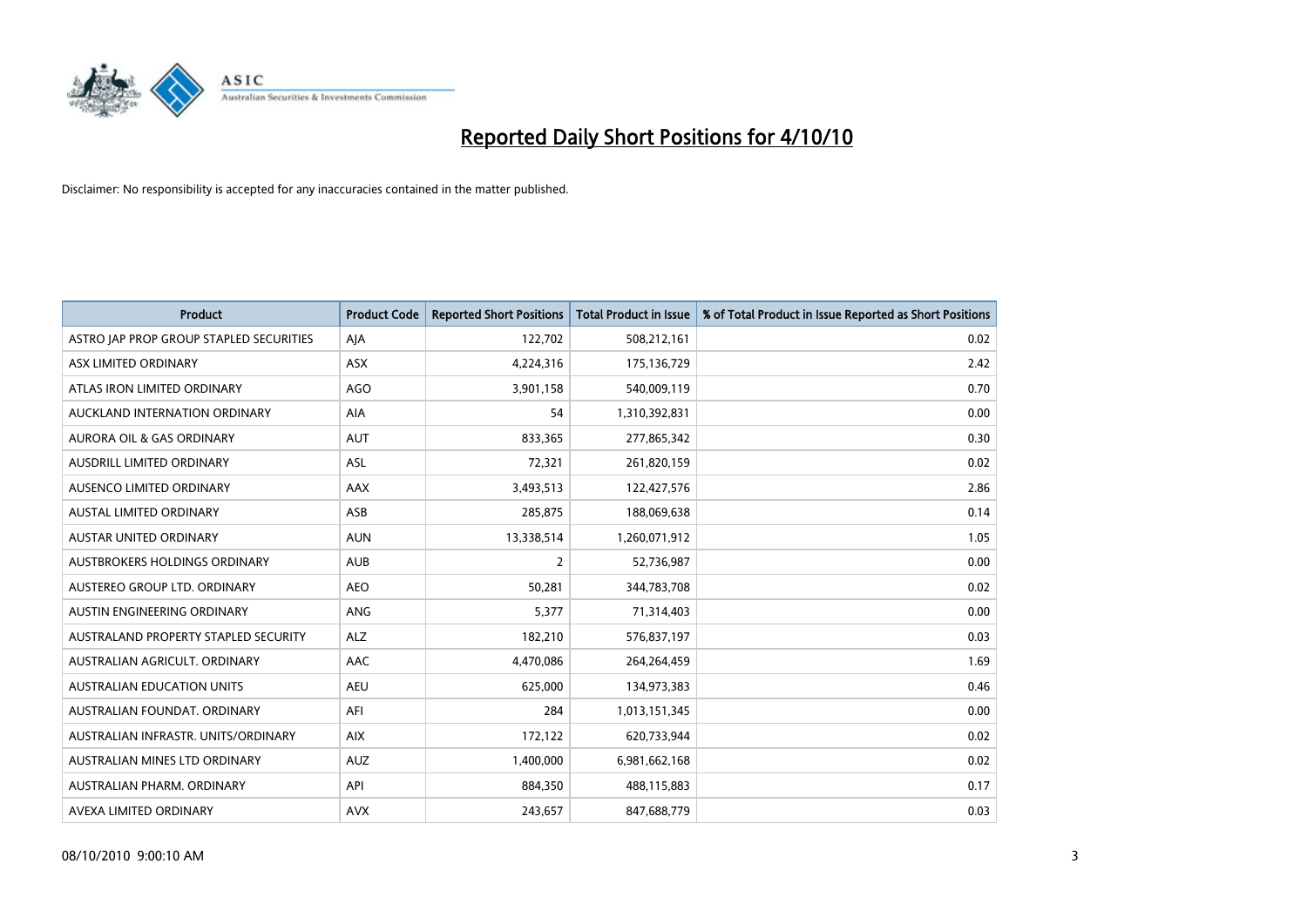

| Product                              | <b>Product Code</b> | <b>Reported Short Positions</b> | <b>Total Product in Issue</b> | % of Total Product in Issue Reported as Short Positions |
|--------------------------------------|---------------------|---------------------------------|-------------------------------|---------------------------------------------------------|
| AVOCA RESOURCES ORDINARY             | <b>AVO</b>          | 8,631,421                       | 302,379,660                   | 2.85                                                    |
| AWB LIMITED ORDINARY                 | AWB                 | 7,779,708                       | 817,304,356                   | 0.95                                                    |
| AWE LIMITED ORDINARY                 | <b>AWE</b>          | 1,343,135                       | 521,871,941                   | 0.27                                                    |
| AXA ASIA PACIFIC ORDINARY            | <b>AXA</b>          | 12,029,210                      | 2,067,095,545                 | 0.57                                                    |
| BANK OF QUEENSLAND. ORDINARY         | <b>BOQ</b>          | 1,925,248                       | 215,681,127                   | 0.87                                                    |
| <b>BANNERMAN RESOURCES ORDINARY</b>  | <b>BMN</b>          | 278,579                         | 201,710,934                   | 0.14                                                    |
| <b>BASS STRAIT OIL CO ORDINARY</b>   | <b>BAS</b>          | 1,482                           | 291,030,250                   | 0.00                                                    |
| <b>BAUXITE RESOURCE LTD ORDINARY</b> | <b>BAU</b>          | 44,797                          | 234,379,896                   | 0.02                                                    |
| BEACH ENERGY LIMITED ORDINARY        | <b>BPT</b>          | 1,488,918                       | 1,098,548,140                 | 0.12                                                    |
| BENDIGO AND ADELAIDE ORDINARY        | <b>BEN</b>          | 3,604,345                       | 357,538,213                   | 1.02                                                    |
| BENDIGO MINING LTD ORDINARY          | <b>BDG</b>          | 15,692,737                      | 509,712,735                   | 3.07                                                    |
| BERKELEY RESOURCES ORDINARY          | <b>BKY</b>          | 5,787                           | 137,590,319                   | 0.00                                                    |
| <b>BHP BILLITON LIMITED ORDINARY</b> | <b>BHP</b>          | 24,999,015                      | 3,356,081,497                 | 0.69                                                    |
| <b>BILLABONG ORDINARY</b>            | <b>BBG</b>          | 7,677,177                       | 253,122,552                   | 3.04                                                    |
| <b>BIOTA HOLDINGS ORDINARY</b>       | <b>BTA</b>          | 1,448,009                       | 179,878,356                   | 0.81                                                    |
| <b>BISALLOY STEEL ORDINARY</b>       | <b>BIS</b>          | 84,480                          | 216,455,965                   | 0.04                                                    |
| BKI INVESTMENT LTD ORDINARY          | <b>BKI</b>          | 508                             | 420,919,092                   | 0.00                                                    |
| <b>BLACKTHORN RESOURCES ORDINARY</b> | <b>BTR</b>          | 35,848                          | 106,885,300                   | 0.03                                                    |
| <b>BLUESCOPE STEEL LTD ORDINARY</b>  | <b>BSL</b>          | 17,851,510                      | 1,823,322,017                 | 0.96                                                    |
| <b>BOART LONGYEAR ORDINARY</b>       | <b>BLY</b>          | 3,128,778                       | 461,163,412                   | 0.67                                                    |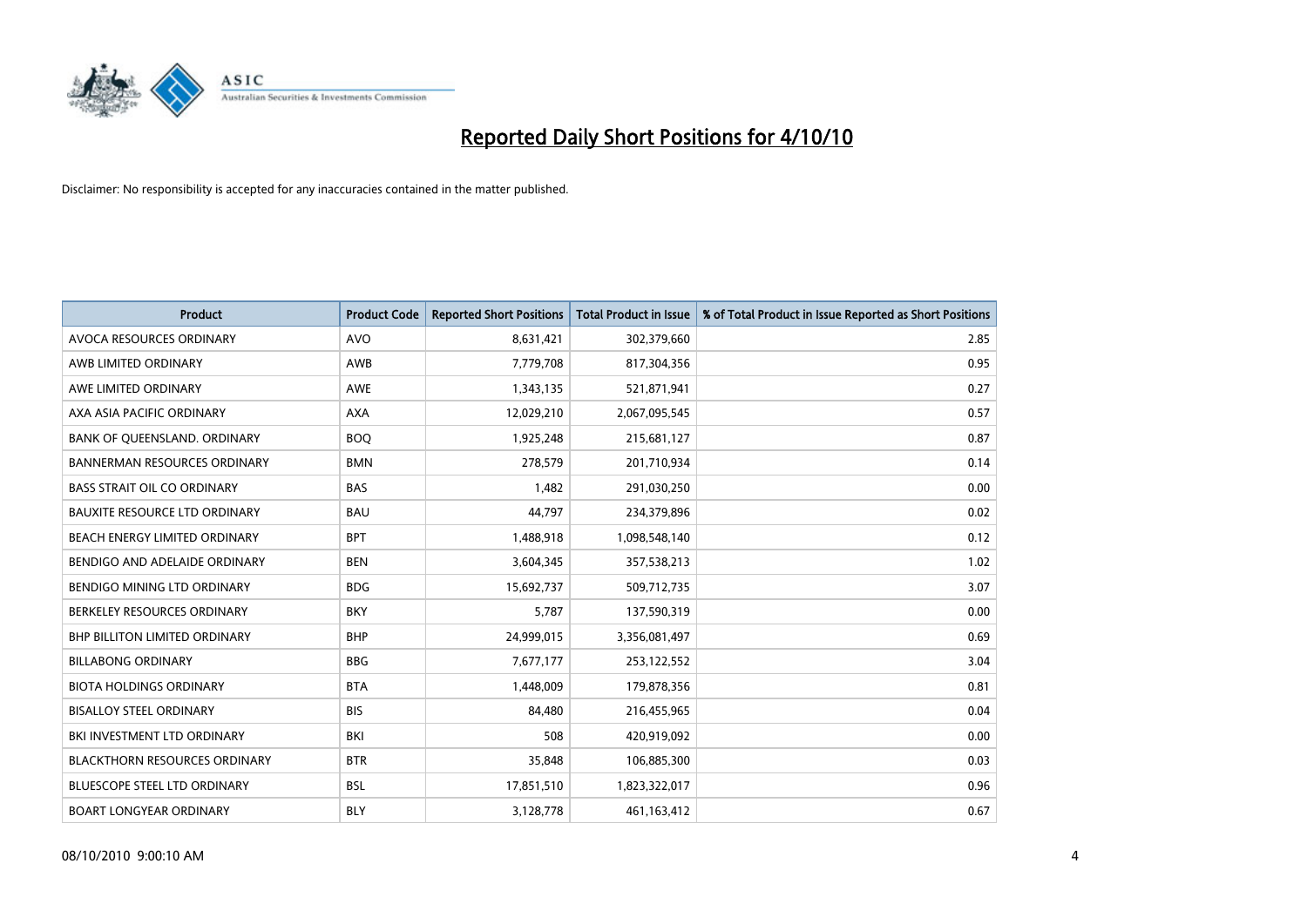

| Product                                  | <b>Product Code</b> | <b>Reported Short Positions</b> | <b>Total Product in Issue</b> | % of Total Product in Issue Reported as Short Positions |
|------------------------------------------|---------------------|---------------------------------|-------------------------------|---------------------------------------------------------|
| <b>BOOM LOGISTICS ORDINARY</b>           | <b>BOL</b>          | 337,999                         | 460,795,156                   | 0.07                                                    |
| BORAL LIMITED. ORDINARY                  | <b>BLD</b>          | 21,625,424                      | 718,853,617                   | 3.02                                                    |
| BOTSWANA METALS LTD ORDINARY             | <b>BML</b>          | 7,000                           | 106,087,760                   | 0.01                                                    |
| <b>BOW ENERGY LIMITED ORDINARY</b>       | <b>BOW</b>          | 2,506,324                       | 280,607,187                   | 0.88                                                    |
| <b>BRADKEN LIMITED ORDINARY</b>          | <b>BKN</b>          | 726,853                         | 139,346,259                   | 0.52                                                    |
| <b>BRAMBLES LIMITED ORDINARY</b>         | <b>BXB</b>          | 13,721,008                      | 1,422,592,301                 | 0.93                                                    |
| BREVILLE GROUP LTD ORDINARY              | <b>BRG</b>          | 2,740                           | 129,515,322                   | 0.00                                                    |
| <b>BRICKWORKS LIMITED ORDINARY</b>       | <b>BKW</b>          | 37,137                          | 147,235,904                   | 0.02                                                    |
| BROCKMAN RESOURCES ORDINARY              | <b>BRM</b>          | 184,726                         | 141,588,151                   | 0.13                                                    |
| BT INVESTMENT MNGMNT ORDINARY            | <b>BTT</b>          | 543,614                         | 160,000,000                   | 0.34                                                    |
| <b>BUNNINGS WAREHOUSE ORDINARY UNITS</b> | <b>BWP</b>          | 547,282                         | 427,042,646                   | 0.13                                                    |
| <b>BURU ENERGY ORDINARY</b>              | <b>BRU</b>          | 171,612                         | 182,769,900                   | 0.09                                                    |
| <b>CABCHARGE AUSTRALIA ORDINARY</b>      | CAB                 | 1,101,892                       | 120,437,014                   | 0.92                                                    |
| <b>CALTEX AUSTRALIA ORDINARY</b>         | <b>CTX</b>          | 6,825,604                       | 270,000,000                   | 2.54                                                    |
| <b>CAMPBELL BROTHERS ORDINARY</b>        | <b>CPB</b>          | 558,535                         | 63,517,495                    | 0.88                                                    |
| CAPE LAMBERT RES LTD ORDINARY            | <b>CFE</b>          | 330,545                         | 593,166,467                   | 0.05                                                    |
| <b>CARBON ENERGY ORDINARY</b>            | <b>CNX</b>          | 503,437                         | 609,497,650                   | 0.07                                                    |
| CARDNO LIMITED ORDINARY                  | CDD                 | 19,995                          | 105,599,600                   | 0.02                                                    |
| CARNARVON PETROLEUM ORDINARY             | <b>CVN</b>          | 2,521,546                       | 686,759,634                   | 0.36                                                    |
| <b>CARNEGIE WAVE ENERGY ORDINARY</b>     | <b>CWE</b>          | 83,000                          | 565,237,627                   | 0.01                                                    |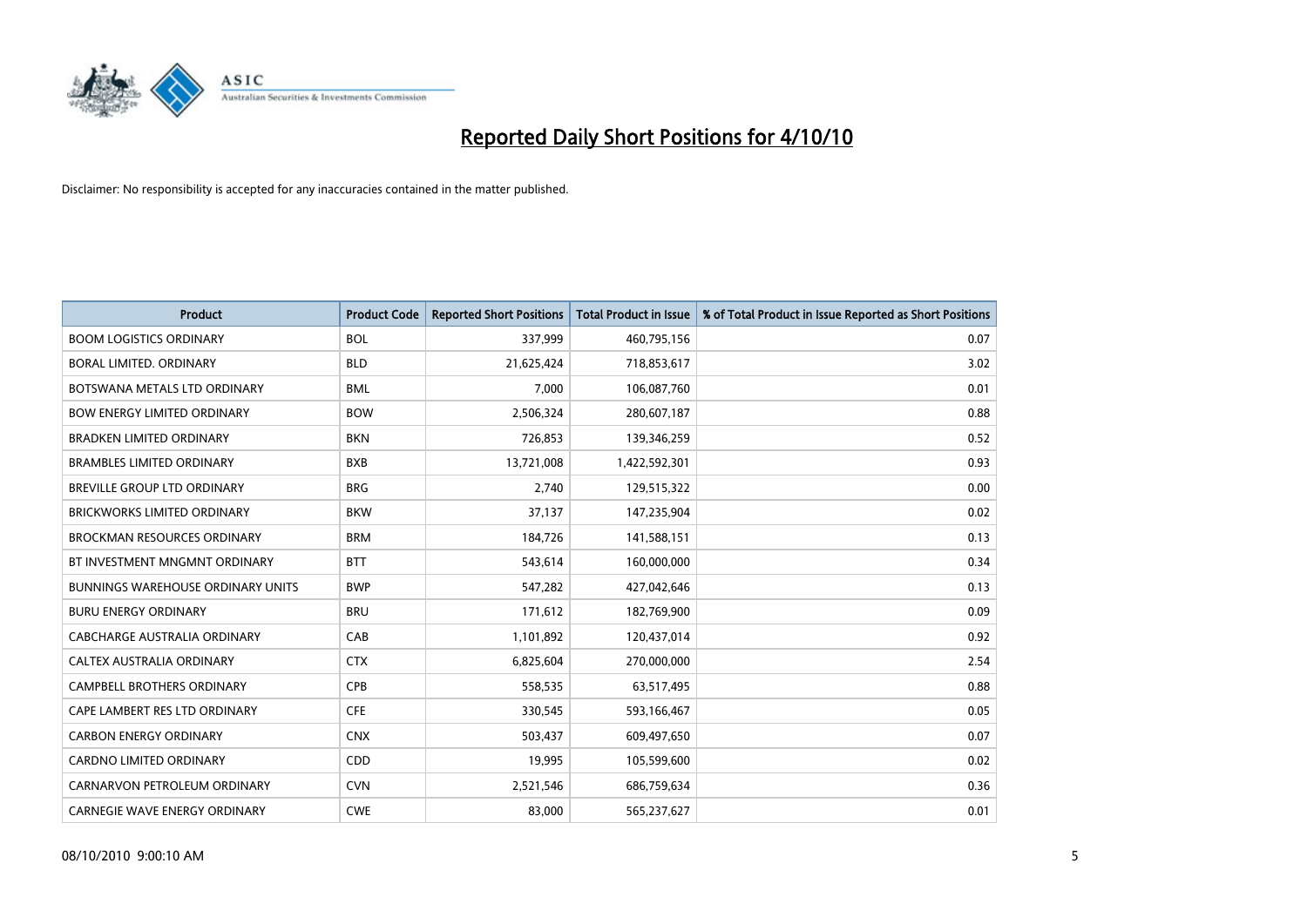

| <b>Product</b>                                | <b>Product Code</b> | <b>Reported Short Positions</b> | Total Product in Issue | % of Total Product in Issue Reported as Short Positions |
|-----------------------------------------------|---------------------|---------------------------------|------------------------|---------------------------------------------------------|
| <b>CARPATHIAN RESOURCES ORDINARY</b>          | <b>CPN</b>          | 75,000                          | 265,533,501            | 0.03                                                    |
| CARPENTARIA EXP. LTD ORDINARY                 | CAP                 | 9.777                           | 93,821,301             | 0.01                                                    |
| CARSALES.COM LTD ORDINARY                     | <b>CRZ</b>          | 770,211                         | 232,500,800            | 0.32                                                    |
| CASH CONVERTERS ORD/DIV ACCESS                | CCV                 | 68,191                          | 379,761,025            | 0.01                                                    |
| <b>CASPIAN OIL &amp; GAS ORDINARY</b>         | <b>CIG</b>          | 50.000                          | 1,331,500,513          | 0.00                                                    |
| CATALPA RESOURCES ORDINARY                    | CAH                 | 348,692                         | 162,752,409            | 0.21                                                    |
| <b>CEC GROUP LIMITED ORDINARY</b>             | <b>CEG</b>          | 1.750                           | 79,662,662             | 0.00                                                    |
| <b>CELLNET GROUP ORDINARY</b>                 | <b>CLT</b>          | 1,342                           | 73,122,185             | 0.00                                                    |
| <b>CENTENNIAL COAL ORDINARY</b>               | <b>CEY</b>          | 246,547                         | 395,126,381            | 0.07                                                    |
| CENTRAL PETROLEUM ORDINARY                    | <b>CTP</b>          | 11,455                          | 982,297,842            | 0.00                                                    |
| <b>CENTRO PROPERTIES UNITS/ORD STAPLED</b>    | <b>CNP</b>          | 324,031                         | 972,414,514            | 0.03                                                    |
| <b>CENTRO RETAIL GROUP STAPLED SECURITIES</b> | <b>CER</b>          | 858,013                         | 2,286,399,424          | 0.04                                                    |
| <b>CERAMIC FUEL CELLS ORDINARY</b>            | <b>CFU</b>          | 138,346                         | 1,195,446,166          | 0.01                                                    |
| <b>CFS RETAIL PROPERTY UNITS</b>              | <b>CFX</b>          | 50,936,997                      | 2,820,392,571          | 1.81                                                    |
| CGA MINING LIMITED ORDINARY                   | <b>CGX</b>          | 142,377                         | 333,084,476            | 0.04                                                    |
| <b>CHALLENGER DIV.PRO. STAPLED UNITS</b>      | <b>CDI</b>          | 29,961                          | 913,426,007            | 0.00                                                    |
| <b>CHALLENGER F.S.G.LTD ORDINARY</b>          | <b>CGF</b>          | 9,090,164                       | 502,653,232            | 1.80                                                    |
| CHALLENGER INFRAST. STAPLED UNITS             | <b>CIF</b>          | 8,420                           | 317,471,579            | 0.00                                                    |
| <b>CHANDLER MACLEOD LTD ORDINARY</b>          | <b>CMG</b>          | 11,970                          | 421,812,960            | 0.00                                                    |
| CHARTER HALL GROUP STAPLED US PROHIBIT.       | <b>CHC</b>          | 1,788,146                       | 1,225,365,088          | 0.14                                                    |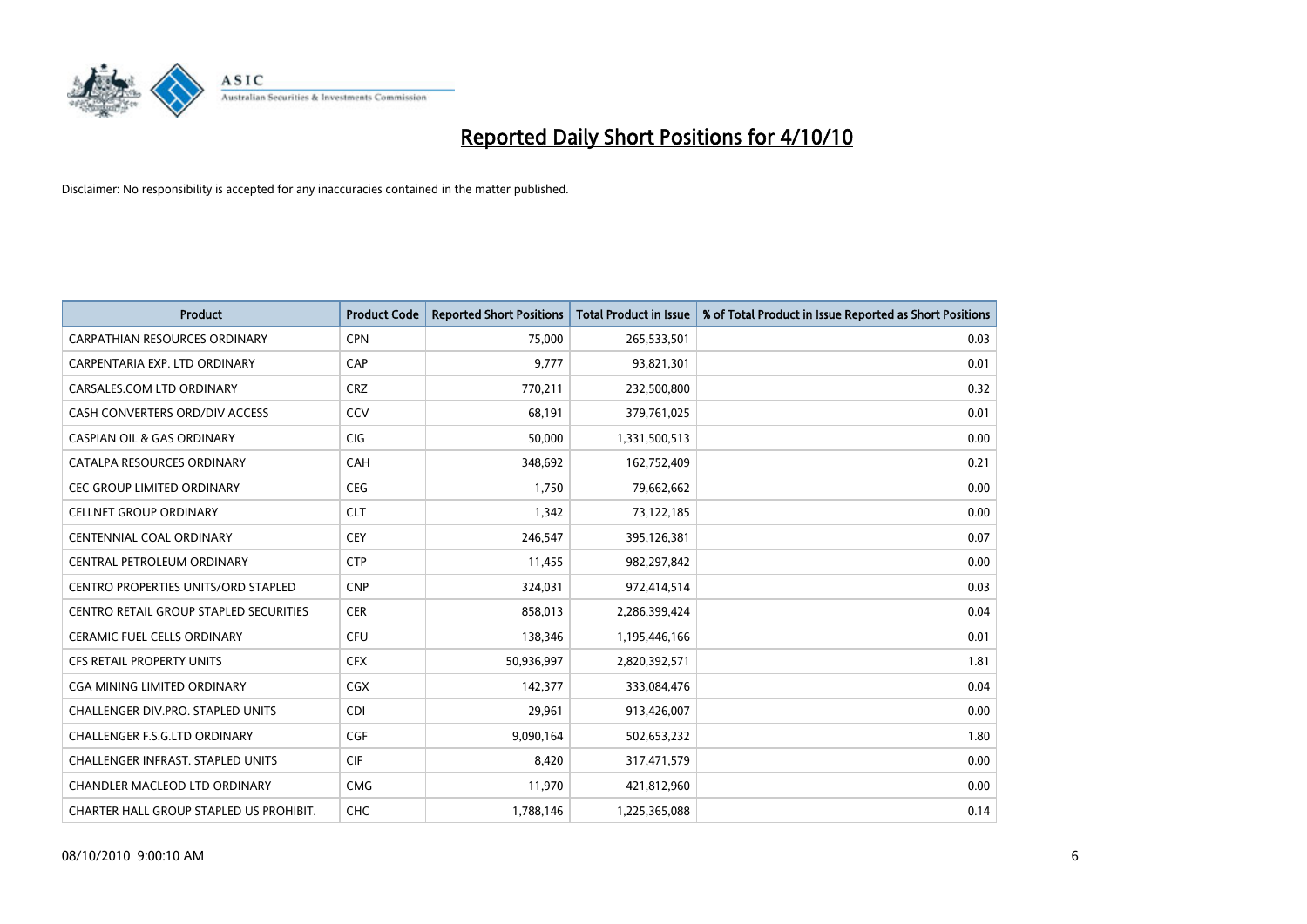

| Product                                 | <b>Product Code</b> | <b>Reported Short Positions</b> | <b>Total Product in Issue</b> | % of Total Product in Issue Reported as Short Positions |
|-----------------------------------------|---------------------|---------------------------------|-------------------------------|---------------------------------------------------------|
| <b>CHARTER HALL OFFICE UNIT</b>         | CQO                 | 239,726                         | 493,319,730                   | 0.04                                                    |
| <b>CHARTER HALL RETAIL UNITS</b>        | <b>COR</b>          | 169,656                         | 305,810,723                   | 0.05                                                    |
| CHEMGENEX PHARMACEUT ORDINARY           | <b>CXS</b>          | 221,509                         | 283,348,870                   | 0.08                                                    |
| CITADEL RESOURCE GRP ORDINARY           | CGG                 | 2,611,032                       | 2,367,460,116                 | 0.10                                                    |
| CITIGOLD CORP LTD ORDINARY              | <b>CTO</b>          | 2,098,686                       | 964,512,301                   | 0.22                                                    |
| CLINUVEL PHARMACEUT, ORDINARY           | CUV                 | 41,277                          | 303,443,665                   | 0.01                                                    |
| <b>CLOUGH LIMITED ORDINARY</b>          | <b>CLO</b>          | 316,382                         | 771,806,269                   | 0.03                                                    |
| <b>COAL &amp; ALLIED ORDINARY</b>       | <b>CNA</b>          | 1,840                           | 86,584,735                    | 0.00                                                    |
| COAL OF AFRICA LTD ORDINARY             | <b>CZA</b>          | 136,619                         | 530,514,663                   | 0.03                                                    |
| <b>COALSPUR MINES LTD ORDINARY</b>      | <b>CPL</b>          | 840,122                         | 379,088,134                   | 0.21                                                    |
| COCA-COLA AMATIL ORDINARY               | <b>CCL</b>          | 5,043,574                       | 754,615,919                   | 0.67                                                    |
| COCHLEAR LIMITED ORDINARY               | <b>COH</b>          | 687,828                         | 56,574,987                    | 1.20                                                    |
| <b>COEUR D'ALENE MINES. CDI 1:1</b>     | <b>CXC</b>          | 1,000                           | 4,427,833                     | 0.02                                                    |
| <b>COFFEY INTERNATIONAL ORDINARY</b>    | <b>COF</b>          | 5,744                           | 129,035,760                   | 0.00                                                    |
| COMMONWEALTH BANK, ORDINARY             | <b>CBA</b>          | 16,166,681                      | 1,548,872,074                 | 1.01                                                    |
| <b>COMMONWEALTH PROP ORDINARY UNITS</b> | <b>CPA</b>          | 16,493,361                      | 2,012,803,230                 | 0.82                                                    |
| <b>COMPASS RESOURCES ORDINARY</b>       | <b>CMR</b>          | 101,480                         | 147,402,920                   | 0.07                                                    |
| COMPUTERSHARE LTD ORDINARY              | <b>CPU</b>          | 4,562,236                       | 555,664,059                   | 0.82                                                    |
| <b>CONNECTEAST GROUP STAPLED</b>        | <b>CEU</b>          | 32,757,700                      | 3,940,145,951                 | 0.83                                                    |
| CONQUEST MINING ORDINARY                | <b>COT</b>          | 1,698,421                       | 375,898,722                   | 0.45                                                    |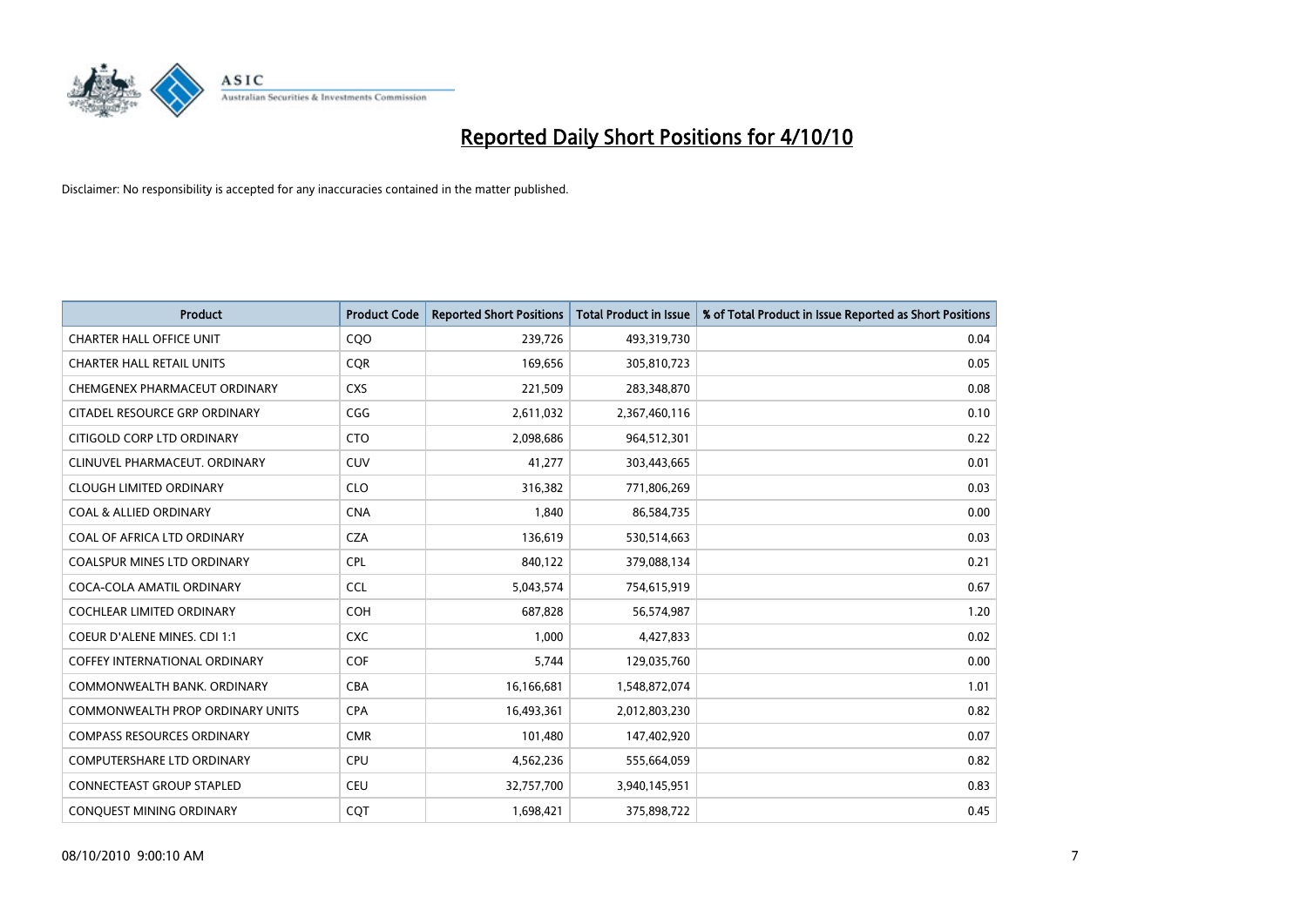

| <b>Product</b>                           | <b>Product Code</b> | <b>Reported Short Positions</b> | <b>Total Product in Issue</b> | % of Total Product in Issue Reported as Short Positions |
|------------------------------------------|---------------------|---------------------------------|-------------------------------|---------------------------------------------------------|
| CONSOLIDATED MEDIA, ORDINARY             | <b>CMJ</b>          | 3,335,831                       | 596,758,471                   | 0.56                                                    |
| CONTANGO MICROCAP ORDINARY               | <b>CTN</b>          | 7,500                           | 150,088,688                   | 0.00                                                    |
| <b>COOPER ENERGY LTD ORDINARY</b>        | <b>COE</b>          | 85,735                          | 292,576,001                   | 0.03                                                    |
| COPPER STRIKE LTD ORDINARY               | <b>CSE</b>          | 714                             | 129,455,571                   | 0.00                                                    |
| <b>COUNT FINANCIAL ORDINARY</b>          | COU                 | 1,382,550                       | 260,258,799                   | 0.53                                                    |
| <b>CRANE GROUP LIMITED ORDINARY</b>      | <b>CRG</b>          | 2,763,758                       | 79,110,667                    | 3.47                                                    |
| <b>CROMWELL GROUP STAPLED SECURITIES</b> | <b>CMW</b>          | 138,643                         | 902,268,478                   | 0.02                                                    |
| <b>CROWN LIMITED ORDINARY</b>            | <b>CWN</b>          | 5,378,459                       | 753,555,290                   | 0.69                                                    |
| <b>CSG LIMITED ORDINARY</b>              | <b>CSV</b>          | 481,542                         | 244,319,695                   | 0.20                                                    |
| <b>CSL LIMITED ORDINARY</b>              | <b>CSL</b>          | 9,314,844                       | 549,967,860                   | 1.66                                                    |
| <b>CSR LIMITED ORDINARY</b>              | <b>CSR</b>          | 5,412,979                       | 1,517,907,314                 | 0.34                                                    |
| <b>CUDECO LIMITED ORDINARY</b>           | CDU                 | 876,993                         | 135,412,643                   | 0.65                                                    |
| <b>CUSTOMERS LIMITED ORDINARY</b>        | <b>CUS</b>          | 101,371                         | 134,999,097                   | 0.07                                                    |
| DART ENERGY LTD ORDINARY                 | <b>DTE</b>          | 1,430,307                       | 419,748,184                   | 0.35                                                    |
| DAVID JONES LIMITED ORDINARY             | <b>DJS</b>          | 18,868,912                      | 510,945,759                   | 3.69                                                    |
| DECMIL GROUP LIMITED ORDINARY            | <b>DCG</b>          | 17,397                          | 123,804,568                   | 0.01                                                    |
| DEEP YELLOW LIMITED ORDINARY             | <b>DYL</b>          | 15,876                          | 1,125,814,458                 | 0.00                                                    |
| DEVINE LIMITED ORDINARY                  | <b>DVN</b>          | 1,000                           | 634,918,223                   | 0.00                                                    |
| DEXUS PROPERTY GROUP STAPLED UNITS       | <b>DXS</b>          | 15,197,427                      | 4,839,024,176                 | 0.30                                                    |
| DISCOVERY METALS LTD ORDINARY            | <b>DML</b>          | 416,575                         | 302,202,585                   | 0.14                                                    |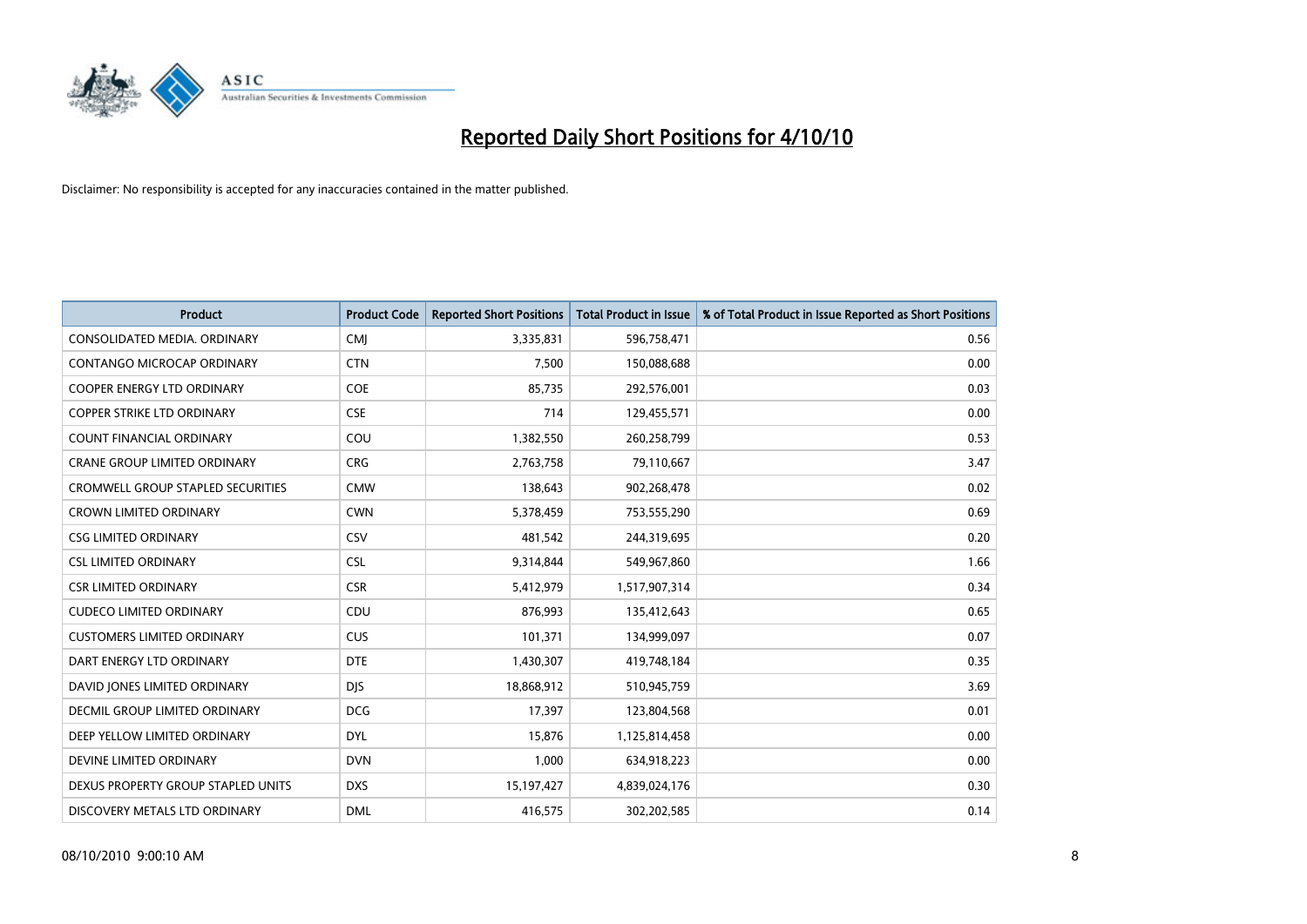

| <b>Product</b>                            | <b>Product Code</b> | <b>Reported Short Positions</b> | <b>Total Product in Issue</b> | % of Total Product in Issue Reported as Short Positions |
|-------------------------------------------|---------------------|---------------------------------|-------------------------------|---------------------------------------------------------|
| <b>DOMINION MINING ORDINARY</b>           | <b>DOM</b>          | 330,652                         | 103,327,059                   | 0.31                                                    |
| DOMINO PIZZA ENTERPR ORDINARY             | <b>DMP</b>          | 3                               | 68,407,674                    | 0.00                                                    |
| DOWNER EDI LIMITED ORDINARY               | <b>DOW</b>          | 2,866,381                       | 338,466,351                   | 0.85                                                    |
| DUET GROUP STAPLED US PROHIBIT.           | <b>DUE</b>          | 76,762                          | 887,304,690                   | 0.01                                                    |
| DULUXGROUP LIMITED ORDINARY               | <b>DLX</b>          | 76,987                          | 366,992,120                   | 0.02                                                    |
| DYESOL LIMITED ORDINARY                   | <b>DYE</b>          | 2,000                           | 142,875,632                   | 0.00                                                    |
| <b>EASTERN STAR GAS ORDINARY</b>          | ESG                 | 3,670,120                       | 991,302,041                   | 0.36                                                    |
| EDT RETAIL TRUST UNITS                    | <b>EDT</b>          | 99,457                          | 4,700,290,868                 | 0.00                                                    |
| ELDERS LIMITED ORDINARY                   | <b>ELD</b>          | 16,725,051                      | 448,598,480                   | 3.72                                                    |
| ELDORADO GOLD CORP CDI 1:1                | EAU                 | 31,447                          | 21,671,827                    | 0.14                                                    |
| ELIXIR PETROLEUM LTD ORDINARY             | <b>EXR</b>          | 324,400                         | 188,988,472                   | 0.17                                                    |
| <b>EMECO HOLDINGS ORDINARY</b>            | <b>EHL</b>          | 753,146                         | 631,237,586                   | 0.12                                                    |
| <b>ENERGY RESOURCES ORDINARY 'A'</b>      | <b>ERA</b>          | 442,956                         | 190,737,934                   | 0.23                                                    |
| <b>ENERGY WORLD CORPOR, ORDINARY</b>      | <b>EWC</b>          | 6,754,001                       | 1,561,166,672                 | 0.42                                                    |
| <b>ENTEK ENERGY LTD ORDINARY</b>          | <b>ETE</b>          | 489,903                         | 258,692,535                   | 0.19                                                    |
| <b>ENTELLECT SOLUTIONS ORDINARY</b>       | <b>ESN</b>          | 464,050                         | 1,740,334,200                 | 0.03                                                    |
| <b>ENVESTRA LIMITED ORDINARY</b>          | <b>ENV</b>          | 218,539                         | 1,386,827,962                 | 0.01                                                    |
| EQUINOX MINERALS LTD CHESS DEPOSITARY INT | EQN                 | 2,626,988                       | 707,868,211                   | 0.37                                                    |
| <b>EVEREST FINANCIAL ORDINARY</b>         | <b>EFG</b>          | 4,300                           | 251,442,316                   | 0.00                                                    |
| <b>EXTRACT RESOURCES ORDINARY</b>         | <b>EXT</b>          | 1,006,011                       | 243,302,298                   | 0.40                                                    |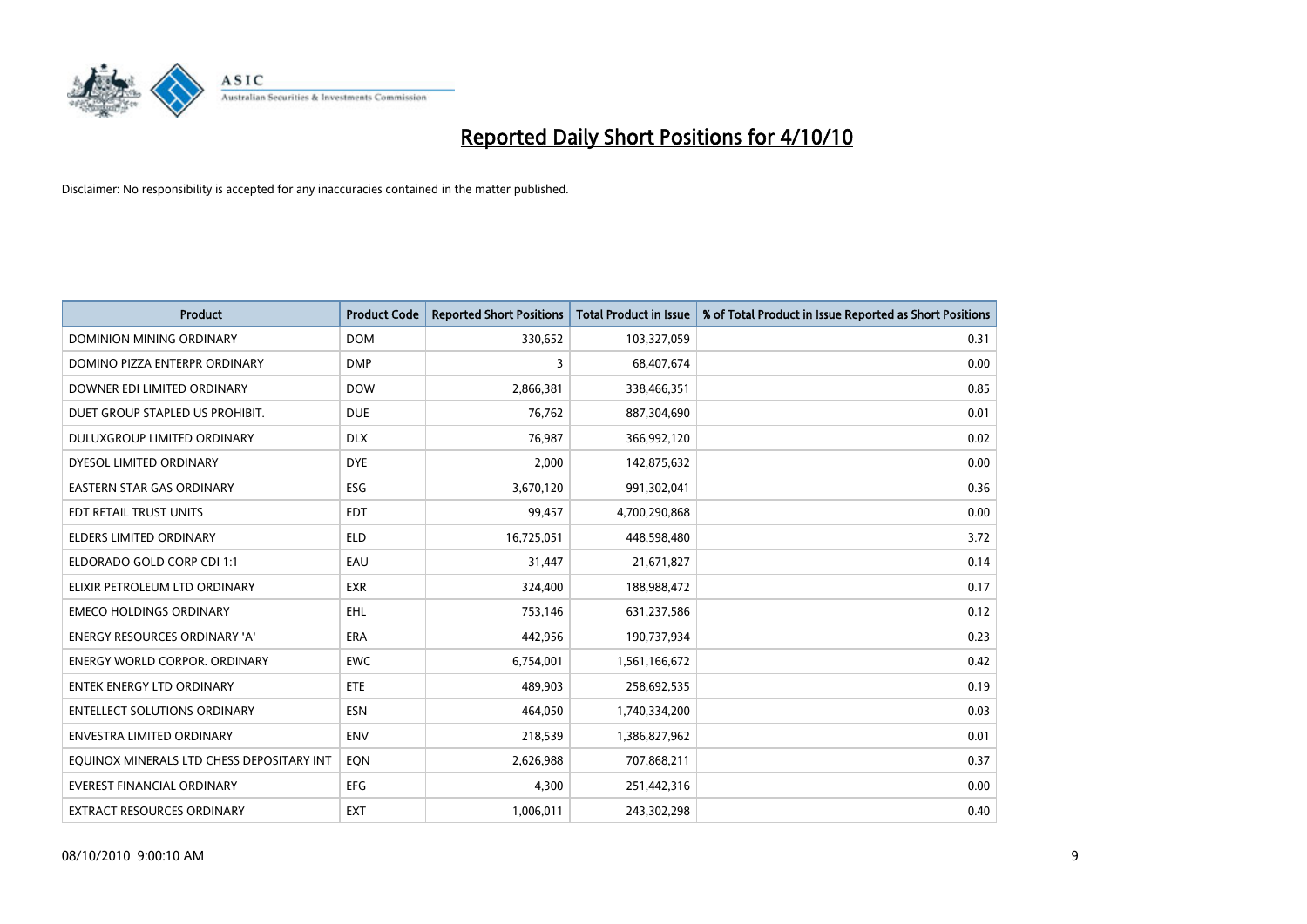

| Product                               | <b>Product Code</b> | <b>Reported Short Positions</b> | Total Product in Issue | % of Total Product in Issue Reported as Short Positions |
|---------------------------------------|---------------------|---------------------------------|------------------------|---------------------------------------------------------|
| FAIRFAX MEDIA LTD ORDINARY            | <b>FXI</b>          | 261,807,300                     | 2,351,955,725          | 11.14                                                   |
| <b>FANTASTIC HOLDINGS ORDINARY</b>    | <b>FAN</b>          | 3,000                           | 102,693,495            | 0.00                                                    |
| FERRAUS LIMITED ORDINARY              | <b>FRS</b>          | 370                             | 202,695,137            | 0.00                                                    |
| FISHER & PAYKEL APP. ORDINARY         | <b>FPA</b>          | 9,814,113                       | 724,235,162            | 1.35                                                    |
| FISHER & PAYKEL H. ORDINARY           | <b>FPH</b>          | 2,072,942                       | 517,418,502            | 0.40                                                    |
| FKP PROPERTY GROUP STAPLED SECURITIES | <b>FKP</b>          | 4,308,466                       | 1,166,821,398          | 0.36                                                    |
| FLEETWOOD CORP ORDINARY               | <b>FWD</b>          | 61,526                          | 56,793,098             | 0.10                                                    |
| FLETCHER BUILDING ORDINARY            | <b>FBU</b>          | 614,173                         | 611,250,393            | 0.10                                                    |
| FLEXIGROUP LIMITED ORDINARY           | <b>FXL</b>          | 19,258                          | 275,472,492            | 0.00                                                    |
| <b>FLIGHT CENTRE ORDINARY</b>         | <b>FLT</b>          | 2,463,130                       | 99,786,394             | 2.47                                                    |
| FLINDERS MINES LTD ORDINARY           | <b>FMS</b>          | 20,754,959                      | 1,820,149,571          | 1.14                                                    |
| <b>FOCUS MINERALS LTD ORDINARY</b>    | <b>FML</b>          | 5,295                           | 2,865,543,210          | 0.00                                                    |
| FORTE ENERGY NL ORDINARY              | <b>FTE</b>          | 2,658,986                       | 580,658,031            | 0.46                                                    |
| FORTESCUE METALS GRP ORDINARY         | <b>FMG</b>          | 20,903,618                      | 3,109,200,216          | 0.63                                                    |
| <b>FOSTER'S GROUP ORDINARY</b>        | <b>FGL</b>          | 4,961,599                       | 1,930,723,313          | 0.26                                                    |
| FTD CORPORATION ORDINARY              | <b>FTD</b>          | 8,088                           | 100,421,069            | 0.01                                                    |
| <b>FUNTASTIC LIMITED ORDINARY</b>     | <b>FUN</b>          | 322,528                         | 340,997,682            | 0.09                                                    |
| <b>G.U.D. HOLDINGS ORDINARY</b>       | GUD                 | 156,069                         | 67,703,709             | 0.22                                                    |
| <b>GALAXY RESOURCES ORDINARY</b>      | GXY                 | 8,071                           | 190,553,358            | 0.00                                                    |
| <b>GEODYNAMICS LIMITED ORDINARY</b>   | GDY                 | 323,004                         | 292,840,219            | 0.11                                                    |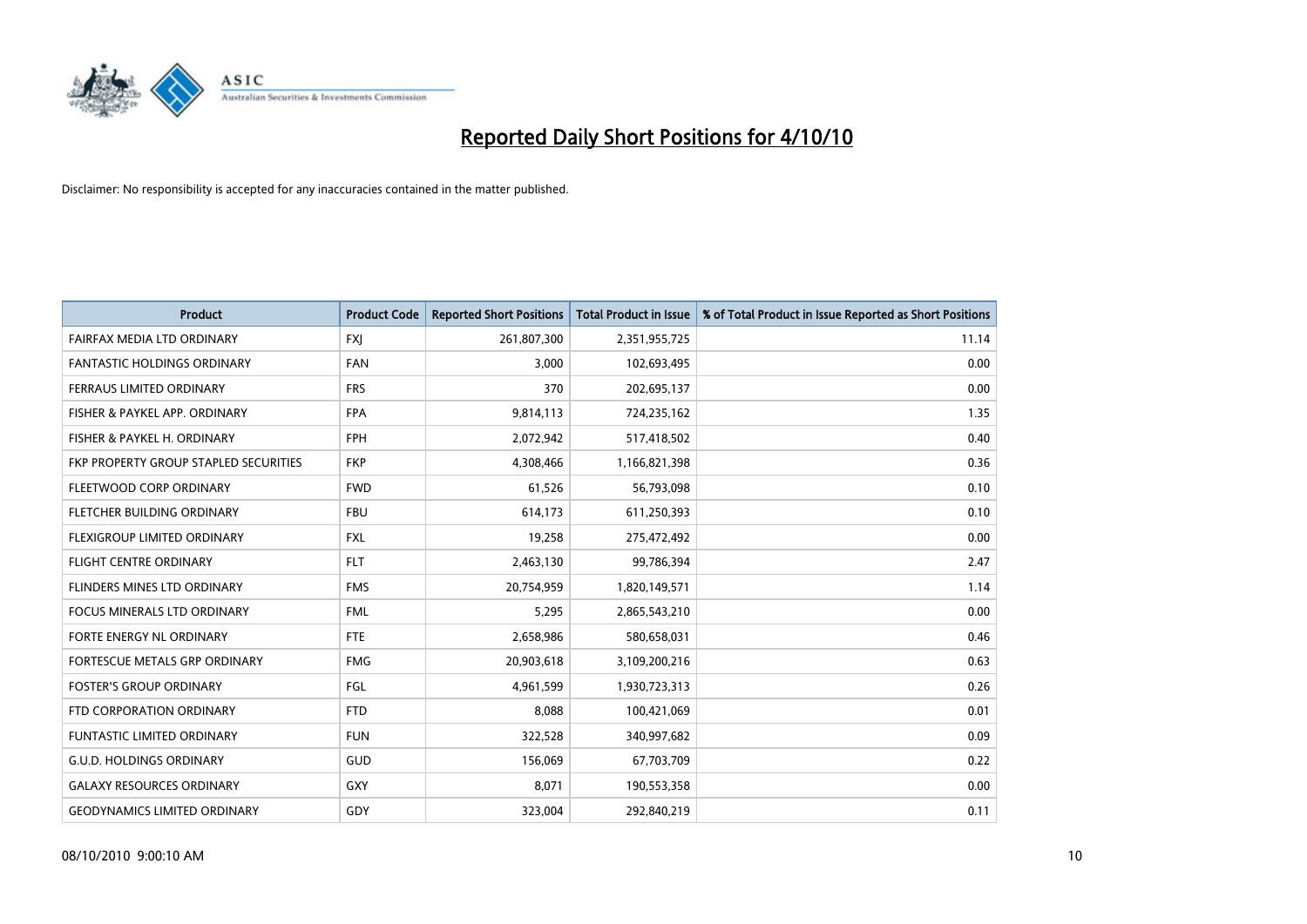

| <b>Product</b>                                   | <b>Product Code</b> | <b>Reported Short Positions</b> | <b>Total Product in Issue</b> | % of Total Product in Issue Reported as Short Positions |
|--------------------------------------------------|---------------------|---------------------------------|-------------------------------|---------------------------------------------------------|
| <b>GINDALBIE METALS LTD ORDINARY</b>             | <b>GBG</b>          | 8,852,738                       | 849,478,099                   | 1.04                                                    |
| <b>GIRALIA RESOURCES NL ORDINARY</b>             | GIR                 | 103,328                         | 180,135,170                   | 0.05                                                    |
| <b>GLOBAL MINING ORDINARY</b>                    | <b>GMI</b>          | 8,951                           | 191,820,968                   | 0.00                                                    |
| <b>GLOUCESTER COAL ORDINARY</b>                  | GCL                 | 278,737                         | 81,962,133                    | 0.34                                                    |
| <b>GLOUCESTER COAL ORDINARY EX OFFER</b>         | <b>GCLN</b>         | 2,116                           | 47,674,118                    | 0.00                                                    |
| <b>GME RESOURCES LTD ORDINARY</b>                | <b>GME</b>          | 800                             | 302,352,750                   | 0.00                                                    |
| <b>GOLD ONE INT LTD ORDINARY</b>                 | GDO                 | 581                             | 806,268,333                   | 0.00                                                    |
| <b>GOLDEN GATE PETROL ORDINARY</b>               | GGP                 | 11,538                          | 975,826,623                   | 0.00                                                    |
| <b>GOLDEN WEST RESOURCE ORDINARY</b>             | <b>GWR</b>          | 1,617                           | 164,606,127                   | 0.00                                                    |
| <b>GOODMAN FIELDER, ORDINARY</b>                 | <b>GFF</b>          | 12,367,261                      | 1,380,386,438                 | 0.90                                                    |
| <b>GOODMAN GROUP STAPLED US PROHIBIT.</b>        | <b>GMG</b>          | 4,701,366                       | 6,369,751,394                 | 0.08                                                    |
| <b>GPT GROUP STAPLED SEC.</b>                    | GPT                 | 8,958,846                       | 1,855,529,431                 | 0.46                                                    |
| <b>GRAINCORP LIMITED A CLASS ORDINARY</b>        | <b>GNC</b>          | 879,933                         | 198,318,900                   | 0.45                                                    |
| <b>GRANGE RESOURCES, ORDINARY</b>                | <b>GRR</b>          | 1,998,085                       | 1,152,077,403                 | 0.18                                                    |
| <b>GREENLAND MIN EN LTD ORDINARY</b>             | GGG                 | 400,000                         | 250,330,588                   | 0.16                                                    |
| <b>GRYPHON MINERALS LTD ORDINARY</b>             | GRY                 | 105,264                         | 284,362,371                   | 0.04                                                    |
| <b>GUINNESS PEAT GROUP. CHESS DEPOSITARY INT</b> | <b>GPG</b>          | 55                              | 294,780,387                   | 0.00                                                    |
| <b>GUNNS LIMITED ORDINARY</b>                    | <b>GNS</b>          | 20,722,474                      | 806,734,892                   | 2.56                                                    |
| <b>GWA INTERNATIONAL ORDINARY</b>                | <b>GWT</b>          | 3,076,491                       | 301,102,514                   | 1.02                                                    |
| <b>HARVEY NORMAN ORDINARY</b>                    | <b>HVN</b>          | 36,861,044                      | 1,062,316,784                 | 3.47                                                    |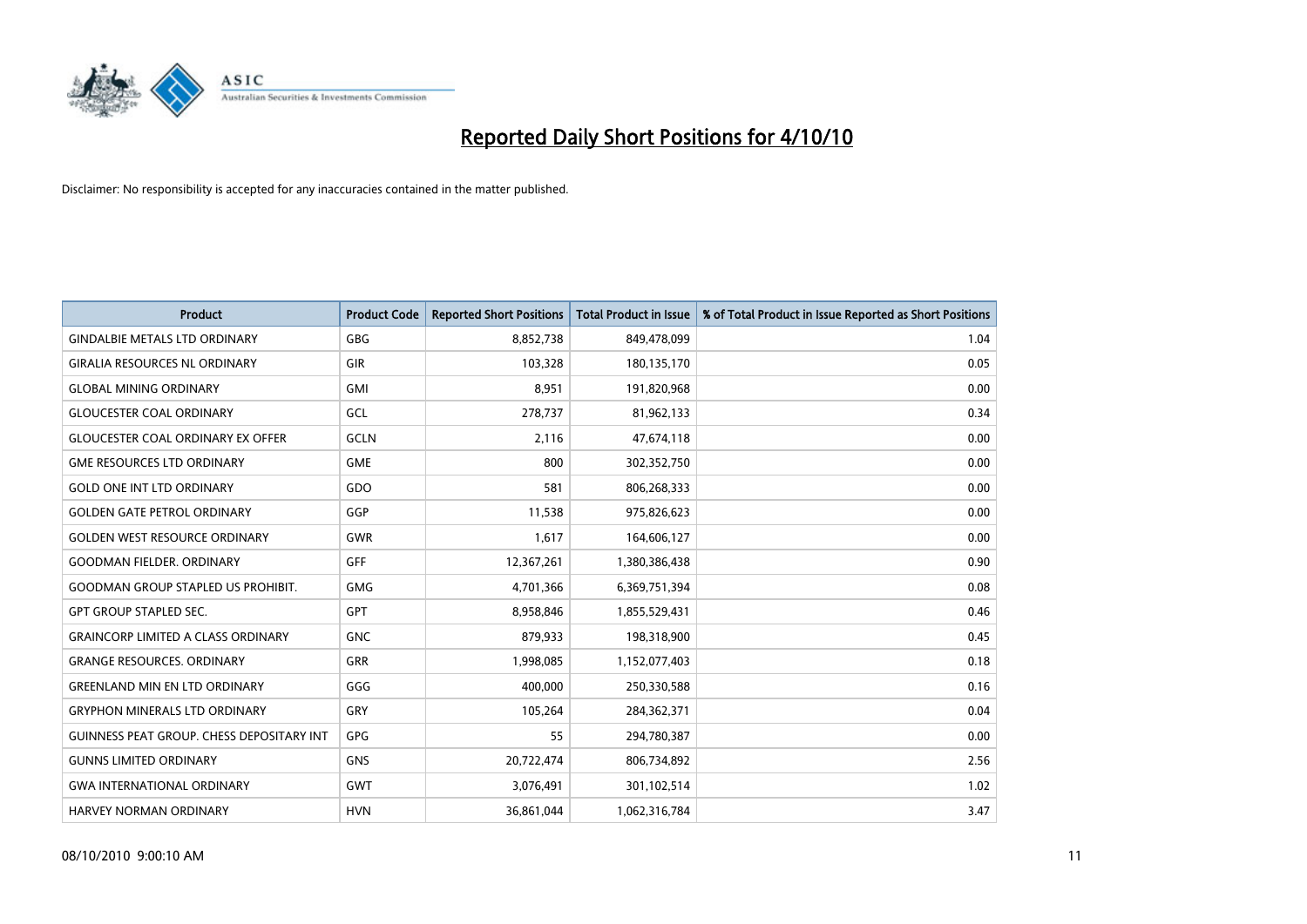

| <b>Product</b>                        | <b>Product Code</b> | <b>Reported Short Positions</b> | Total Product in Issue | % of Total Product in Issue Reported as Short Positions |
|---------------------------------------|---------------------|---------------------------------|------------------------|---------------------------------------------------------|
| HASTIE GROUP LIMITED ORDINARY         | <b>HST</b>          | 191,288                         | 239,716,924            | 0.07                                                    |
| HASTINGS DIVERSIFIED STAPLED SECURITY | <b>HDF</b>          | 315,732                         | 513,336,482            | 0.05                                                    |
| <b>HEALTHSCOPE LIMITED ORDINARY</b>   | <b>HSP</b>          | 517,065                         | 317,988,715            | 0.16                                                    |
| HEARTWARE INT INC CDI 35:1            | <b>HIN</b>          | 272,008                         | 66,059,280             | 0.41                                                    |
| <b>HENDERSON GROUP CDI 1:1</b>        | <b>HGG</b>          | 8,220,668                       | 566,751,863            | 1.46                                                    |
| HFA HOLDINGS LIMITED ORDINARY         | <b>HFA</b>          | 1,820,937                       | 469,330,170            | 0.38                                                    |
| <b>HIGHLANDS PACIFIC ORDINARY</b>     | HIG                 | 2,382,826                       | 683,112,148            | 0.35                                                    |
| HILLS INDUSTRIES LTD ORDINARY         | <b>HIL</b>          | 1,118,128                       | 248,676,841            | 0.45                                                    |
| HORIZON OIL LIMITED ORDINARY          | <b>HZN</b>          | 3,061,926                       | 1,130,311,515          | 0.27                                                    |
| HUNNU COAL LIMITED ORDINARY           | <b>HUN</b>          | 3,388                           | 109,600,002            | 0.00                                                    |
| <b>ICON ENERGY LIMITED ORDINARY</b>   | <b>ICN</b>          | 581,130                         | 439,801,394            | 0.14                                                    |
| <b>IINET LIMITED ORDINARY</b>         | <b>IIN</b>          | 1,324,467                       | 151,948,119            | 0.86                                                    |
| <b>ILUKA RESOURCES ORDINARY</b>       | ILU                 | 6,587,778                       | 418,700,517            | 1.58                                                    |
| IMF (AUSTRALIA) LTD ORDINARY          | <b>IMF</b>          | 328.185                         | 122,496,819            | 0.26                                                    |
| <b>IMX RESOURCES LTD ORDINARY</b>     | <b>IXR</b>          | 20,000                          | 260,252,803            | 0.01                                                    |
| <b>INCITEC PIVOT ORDINARY</b>         | <b>IPL</b>          | 4,476,771                       | 1,628,730,107          | 0.26                                                    |
| <b>INDAGO RESOURCES LTD ORDINARY</b>  | <b>IDG</b>          | 8,179                           | 87,764,795             | 0.01                                                    |
| INDEPENDENCE GROUP ORDINARY           | <b>IGO</b>          | 241,759                         | 113,813,539            | 0.21                                                    |
| <b>INDOPHIL RESOURCES ORDINARY</b>    | <b>IRN</b>          | 373,264                         | 423,428,803            | 0.08                                                    |
| INDUSTREA LIMITED ORDINARY            | IDL                 | 2,702,265                       | 956,668,877            | 0.27                                                    |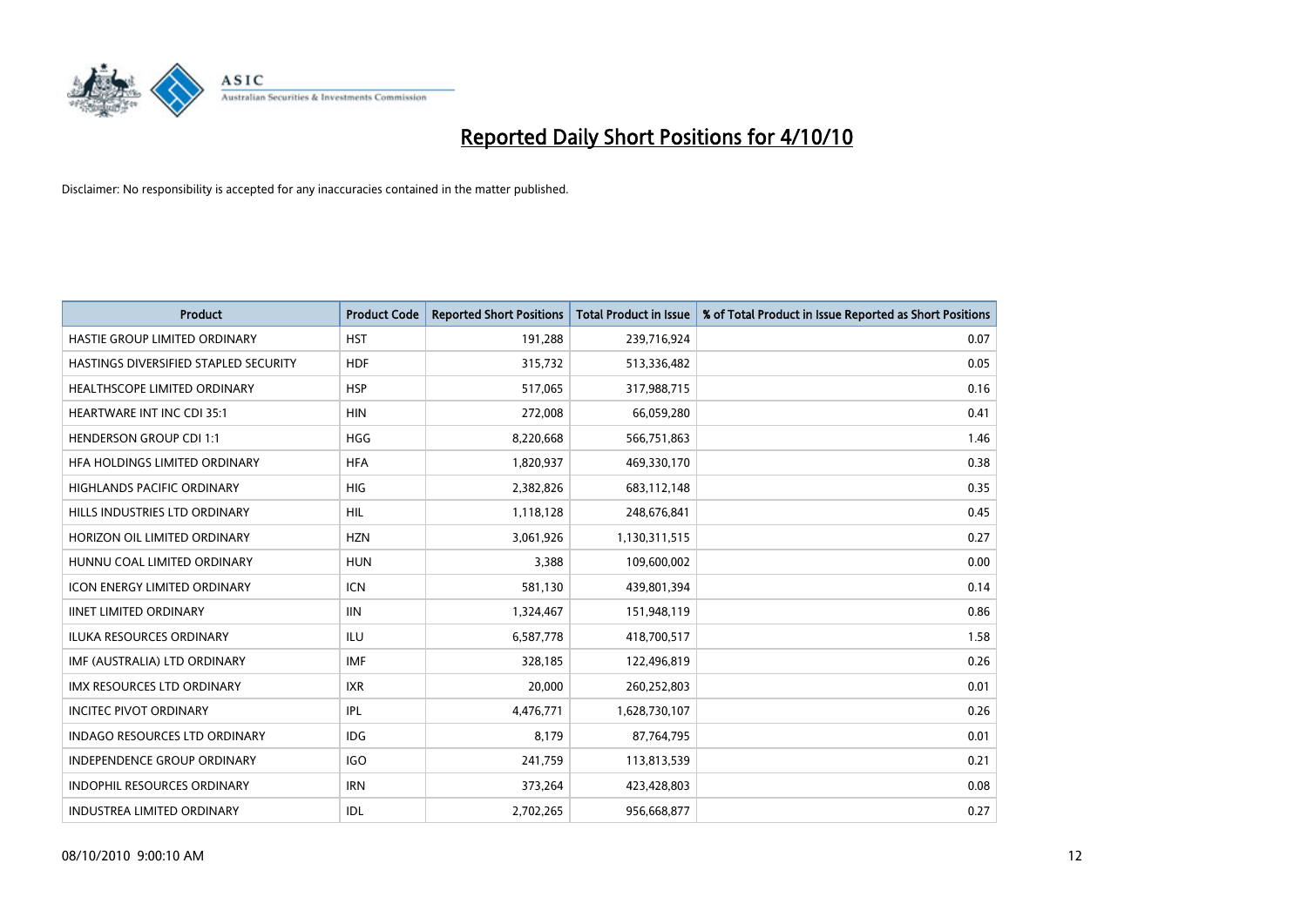

| <b>Product</b>                                  | <b>Product Code</b> | <b>Reported Short Positions</b> | Total Product in Issue | % of Total Product in Issue Reported as Short Positions |
|-------------------------------------------------|---------------------|---------------------------------|------------------------|---------------------------------------------------------|
| <b>INFIGEN ENERGY STAPLED SECURITIES</b>        | <b>IFN</b>          | 9,333,234                       | 761,222,569            | 1.23                                                    |
| ING INDUSTRIAL FUND UNITS                       | <b>IIF</b>          | 4,453,259                       | 2,592,249,647          | 0.15                                                    |
| ING OFFICE FUND STAPLED SECURITIES              | <b>IOF</b>          | 5,789,866                       | 2,729,071,212          | 0.21                                                    |
| ING RE COM GROUP STAPLED SECURITIES             | <b>ILF</b>          | 9,075                           | 441,029,194            | 0.00                                                    |
| <b>INSURANCE AUSTRALIA ORDINARY</b>             | IAG                 | 1,018,550                       | 2,078,994,021          | 0.03                                                    |
| INTEGRA MINING LTD. ORDINARY                    | <b>IGR</b>          | 1,764,659                       | 755,792,394            | 0.22                                                    |
| <b>INTOLL GROUP STAPLED SECURITIES</b>          | <b>ITO</b>          | 15,718,140                      | 2,261,732,048          | 0.70                                                    |
| <b>INTREPID MINES ORDINARY</b>                  | <b>IAU</b>          | 694,808                         | 431,724,358            | 0.16                                                    |
| <b>INVOCARE LIMITED ORDINARY</b>                | <b>IVC</b>          | 930,835                         | 102,069,091            | 0.91                                                    |
| <b>ION LIMITED ORDINARY</b>                     | <b>ION</b>          | 164,453                         | 256,365,105            | 0.06                                                    |
| <b>IOOF HOLDINGS LTD ORDINARY</b>               | IFL.                | 1,478,458                       | 229,794,395            | 0.63                                                    |
| <b>IRESS MARKET TECH. ORDINARY</b>              | <b>IRE</b>          | 2,222,243                       | 126,018,142            | 1.77                                                    |
| <b>IRON ORE HOLDINGS ORDINARY</b>               | <b>IOH</b>          | 46.361                          | 135,381,616            | 0.03                                                    |
| <b>ISHARES MSCI EAFE CDI 1:1</b>                | <b>IVE</b>          | 75.419                          | 590,400,000            | 0.01                                                    |
| <b>ISHARES MSCI EM MKTS CDI 1:1</b>             | <b>IEM</b>          | 35,058                          | 425,700,000            | 0.01                                                    |
| <b>ISOFT GROUP LIMITED ORDINARY</b>             | <b>ISF</b>          | 18,207,898                      | 1,070,595,874          | 1.71                                                    |
| <b>IVANHOE AUSTRALIA ORDINARY</b>               | <b>IVA</b>          |                                 | 417,852,103            | 0.00                                                    |
| <b>JABIRU METALS LTD ORDINARY</b>               | <b>JML</b>          | 557,242                         | 552,619,180            | 0.09                                                    |
| <b>IAMES HARDIE INDUST CHESS DEPOSITARY INT</b> | <b>IHX</b>          | 12,974,757                      | 435,726,268            | 2.94                                                    |
| <b>IAMESON RESOURCES ORDINARY</b>               | <b>JAL</b>          | 1.600.000                       | 63,885,910             | 2.50                                                    |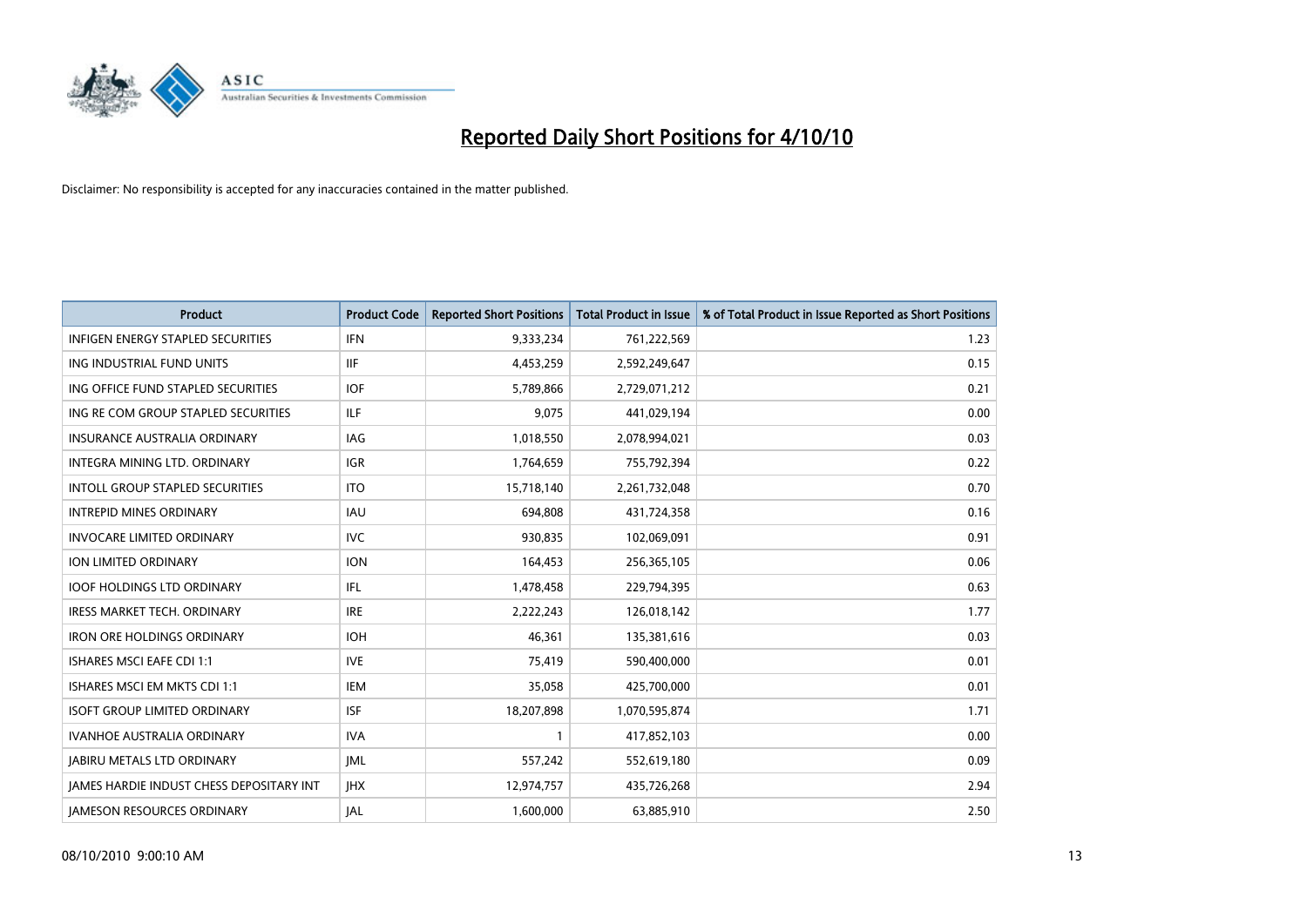

| Product                               | <b>Product Code</b> | <b>Reported Short Positions</b> | Total Product in Issue | % of Total Product in Issue Reported as Short Positions |
|---------------------------------------|---------------------|---------------------------------|------------------------|---------------------------------------------------------|
| <b>JB HI-FI LIMITED ORDINARY</b>      | <b>IBH</b>          | 5,884,395                       | 109,147,279            | 5.37                                                    |
| <b>KAGARA LTD ORDINARY</b>            | KZL                 | 4,422,191                       | 707,789,717            | 0.61                                                    |
| KAROON GAS AUSTRALIA ORDINARY         | <b>KAR</b>          | 564,752                         | 204,428,127            | 0.27                                                    |
| KATHMANDU HOLD LTD ORDINARY           | <b>KMD</b>          | 649,657                         | 200,000,000            | 0.31                                                    |
| <b>KEYBRIDGE CAPITAL ORDINARY</b>     | <b>KBC</b>          | 5,999                           | 172,070,564            | 0.00                                                    |
| KIMBERLEY METALS LTD ORDINARY         | KBL                 | 2,609                           | 115,216,206            | 0.00                                                    |
| KINGSGATE CONSOLID. ORDINARY          | <b>KCN</b>          | 601,658                         | 101,087,786            | 0.59                                                    |
| LEIGHTON HOLDINGS ORDINARY            | LEI                 | 3,919,949                       | 300,747,299            | 1.32                                                    |
| LEND LEASE GROUP UNIT/ORD STAPLED     | LLC                 | 926,015                         | 565,558,754            | 0.16                                                    |
| LINC ENERGY LTD ORDINARY              | <b>LNC</b>          | 888.884                         | 496,426,738            | 0.19                                                    |
| LYNAS CORPORATION ORDINARY            | <b>LYC</b>          | 7,154,762                       | 1,656,999,093          | 0.43                                                    |
| MAC SERVICES (THE) ORDINARY           | <b>MSL</b>          | 60,741                          | 165,966,692            | 0.03                                                    |
| MACARTHUR COAL ORDINARY               | <b>MCC</b>          | 2,779,885                       | 292,483,075            | 0.94                                                    |
| <b>MACMAHON HOLDINGS ORDINARY</b>     | <b>MAH</b>          | 5,868,248                       | 733,711,705            | 0.79                                                    |
| MACO ATLAS ROADS GRP ORDINARY STAPLED | <b>MOA</b>          | 1,027,465                       | 452,345,907            | 0.22                                                    |
| MACQUARIE GROUP LTD ORDINARY          | <b>MQG</b>          | 5,492,191                       | 345,601,301            | 1.59                                                    |
| <b>MANTRA RESOURCES ORDINARY</b>      | <b>MRU</b>          | 4,526                           | 130,229,188            | 0.00                                                    |
| MAP GROUP STAPLED US PROHIBIT.        | <b>MAP</b>          | 768,384                         | 1,861,210,782          | 0.05                                                    |
| <b>MARION ENERGY ORDINARY</b>         | <b>MAE</b>          | 374,994                         | 429,822,043            | 0.09                                                    |
| MCMILLAN SHAKESPEARE ORDINARY         | <b>MMS</b>          | 240.662                         | 67,849,516             | 0.35                                                    |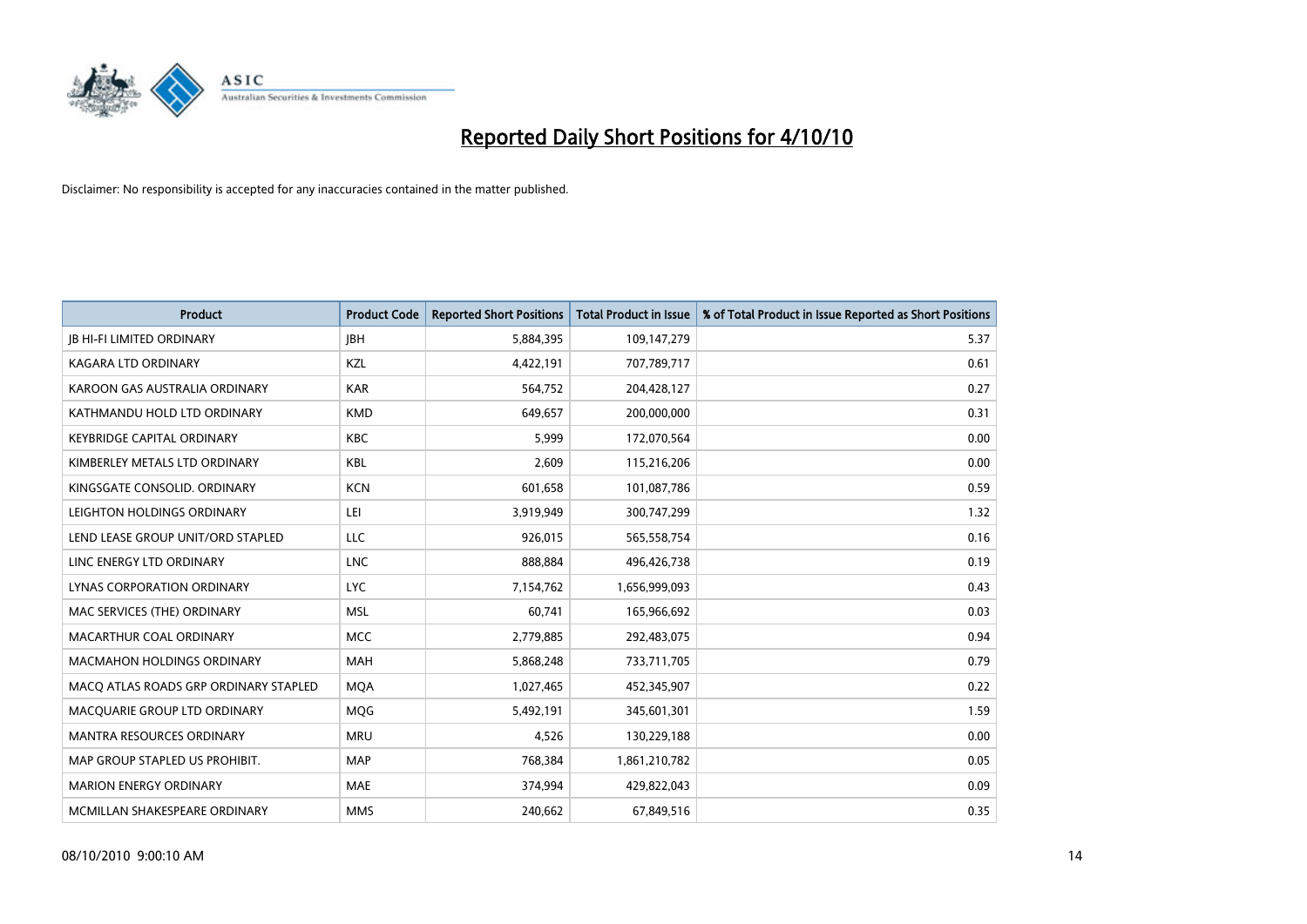

| <b>Product</b>                     | <b>Product Code</b> | <b>Reported Short Positions</b> | <b>Total Product in Issue</b> | % of Total Product in Issue Reported as Short Positions |
|------------------------------------|---------------------|---------------------------------|-------------------------------|---------------------------------------------------------|
| <b>MCPHERSON'S LTD ORDINARY</b>    | <b>MCP</b>          | 11,639                          | 71,651,758                    | 0.01                                                    |
| MEDUSA MINING LTD ORDINARY         | <b>MML</b>          | 281,207                         | 187,584,911                   | 0.14                                                    |
| MELBOURNE IT LIMITED ORDINARY      | <b>MLB</b>          | 149,150                         | 79,572,767                    | 0.19                                                    |
| MEO AUSTRALIA LTD ORDINARY         | <b>MEO</b>          | 587,416                         | 477,220,955                   | 0.12                                                    |
| <b>MERMAID MARINE ORDINARY</b>     | <b>MRM</b>          | 125,255                         | 187,284,825                   | 0.07                                                    |
| MESOBLAST LIMITED ORDINARY         | <b>MSB</b>          | 15,064                          | 154,940,556                   | 0.01                                                    |
| METALS X LIMITED ORDINARY          | <b>MLX</b>          | 326,940                         | 1,365,661,782                 | 0.03                                                    |
| METCASH LIMITED ORDINARY           | <b>MTS</b>          | 19,200,881                      | 767,434,251                   | 2.47                                                    |
| METGASCO LIMITED ORDINARY          | <b>MEL</b>          | 235,435                         | 250,803,468                   | 0.09                                                    |
| MICLYN EXP OFFSHR ORDINARY         | <b>MIO</b>          | 554,433                         | 271,700,000                   | 0.19                                                    |
| MINARA RESOURCES ORDINARY          | <b>MRE</b>          | 4,708,924                       | 1,167,783,517                 | 0.41                                                    |
| MINCOR RESOURCES NL ORDINARY       | <b>MCR</b>          | 568,569                         | 200,608,804                   | 0.28                                                    |
| MINERAL DEPOSITS ORDINARY          | <b>MDL</b>          | 764,148                         | 606,441,673                   | 0.12                                                    |
| MINERAL RESOURCES, ORDINARY        | <b>MIN</b>          | 319,406                         | 167,745,585                   | 0.19                                                    |
| MIRABELA NICKEL LTD ORDINARY       | <b>MBN</b>          | 8,744,584                       | 416,059,630                   | 2.10                                                    |
| MIRVAC GROUP STAPLED SECURITIES    | <b>MGR</b>          | 5,830,485                       | 3,415,819,357                 | 0.17                                                    |
| MITCHELL COMMUNITCA, ORDINARY      | <b>MCU</b>          | 16,057                          | 301,761,208                   | 0.01                                                    |
| MOLOPO ENERGY LTD ORDINARY         | <b>MPO</b>          | 235,089                         | 250,972,584                   | 0.09                                                    |
| <b>MONADELPHOUS GROUP ORDINARY</b> | <b>MND</b>          | 1,437,228                       | 87,521,827                    | 1.64                                                    |
| MOSAIC OIL NL ORDINARY             | <b>MOS</b>          | 222.890                         | 866,710,775                   | 0.03                                                    |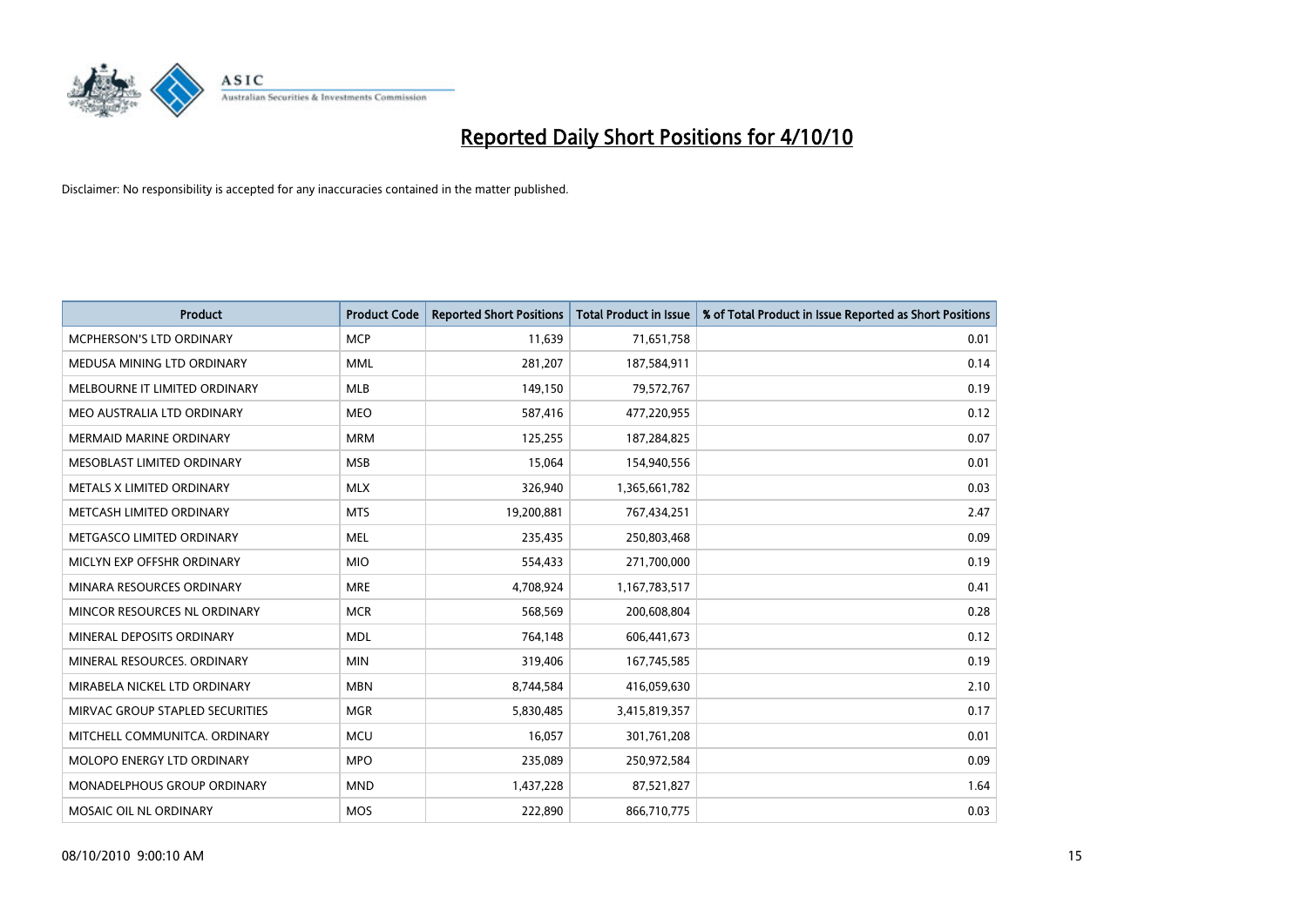

| Product                                 | <b>Product Code</b> | <b>Reported Short Positions</b> | <b>Total Product in Issue</b> | % of Total Product in Issue Reported as Short Positions |
|-----------------------------------------|---------------------|---------------------------------|-------------------------------|---------------------------------------------------------|
| <b>MOUNT GIBSON IRON ORDINARY</b>       | <b>MGX</b>          | 1,521,408                       | 1,079,570,693                 | 0.14                                                    |
| MURCHISON METALS LTD ORDINARY           | <b>MMX</b>          | 3,688,123                       | 435,384,268                   | 0.84                                                    |
| <b>MYER HOLDINGS LTD ORDINARY</b>       | <b>MYR</b>          | 13,258,236                      | 581,517,884                   | 2.29                                                    |
| <b>MYSTATE LIMITED ORDINARY</b>         | <b>MYS</b>          | 1,400                           | 67,439,158                    | 0.00                                                    |
| NAMOI COTTON CO-OP CO-OPERATIVE CAP.UNT | <b>NAM</b>          | 10,000                          | 96,978,836                    | 0.01                                                    |
| NATIONAL AUST, BANK ORDINARY            | <b>NAB</b>          | 14,281,482                      | 2,133,279,168                 | 0.66                                                    |
| NATURAL FUEL LIMITED ORDINARY           | <b>NFL</b>          |                                 | 721,912                       | 0.00                                                    |
| NAVITAS LIMITED ORDINARY                | <b>NVT</b>          | 478,699                         | 342,450,567                   | 0.14                                                    |
| NEPTUNE MARINE ORDINARY                 | <b>NMS</b>          | 2,344,122                       | 438,594,359                   | 0.53                                                    |
| NEW HOPE CORPORATION ORDINARY           | <b>NHC</b>          | 426,959                         | 830,230,549                   | 0.05                                                    |
| NEWCREST MINING ORDINARY                | <b>NCM</b>          | 6,990,091                       | 764,486,927                   | 0.87                                                    |
| NEWS CORP A NON-VOTING CDI              | <b>NWSLV</b>        | 287,491                         | 1,828,171,596                 | 0.01                                                    |
| NEWS CORP B VOTING CDI                  | <b>NWS</b>          | 7,627,132                       | 798,520,953                   | 0.95                                                    |
| NEXBIS LIMITED ORDINARY                 | <b>NBS</b>          | 63,733                          | 498,972,940                   | 0.01                                                    |
| NEXUS ENERGY LIMITED ORDINARY           | <b>NXS</b>          | 6,011,058                       | 988,257,304                   | 0.60                                                    |
| NIB HOLDINGS LIMITED ORDINARY           | <b>NHF</b>          | 107,408                         | 495,431,427                   | 0.02                                                    |
| NICK SCALI LIMITED ORDINARY             | <b>NCK</b>          | 35,846                          | 81,000,000                    | 0.04                                                    |
| NIDO PETROLEUM ORDINARY                 | <b>NDO</b>          | 8,054,830                       | 1,080,658,378                 | 0.76                                                    |
| NKWE PLATINUM 10C US COMMON             | <b>NKP</b>          | 104,403                         | 559,451,184                   | 0.02                                                    |
| NORTHERN CREST ORDINARY                 | <b>NOC</b>          | 24,345                          | 116,074,781                   | 0.02                                                    |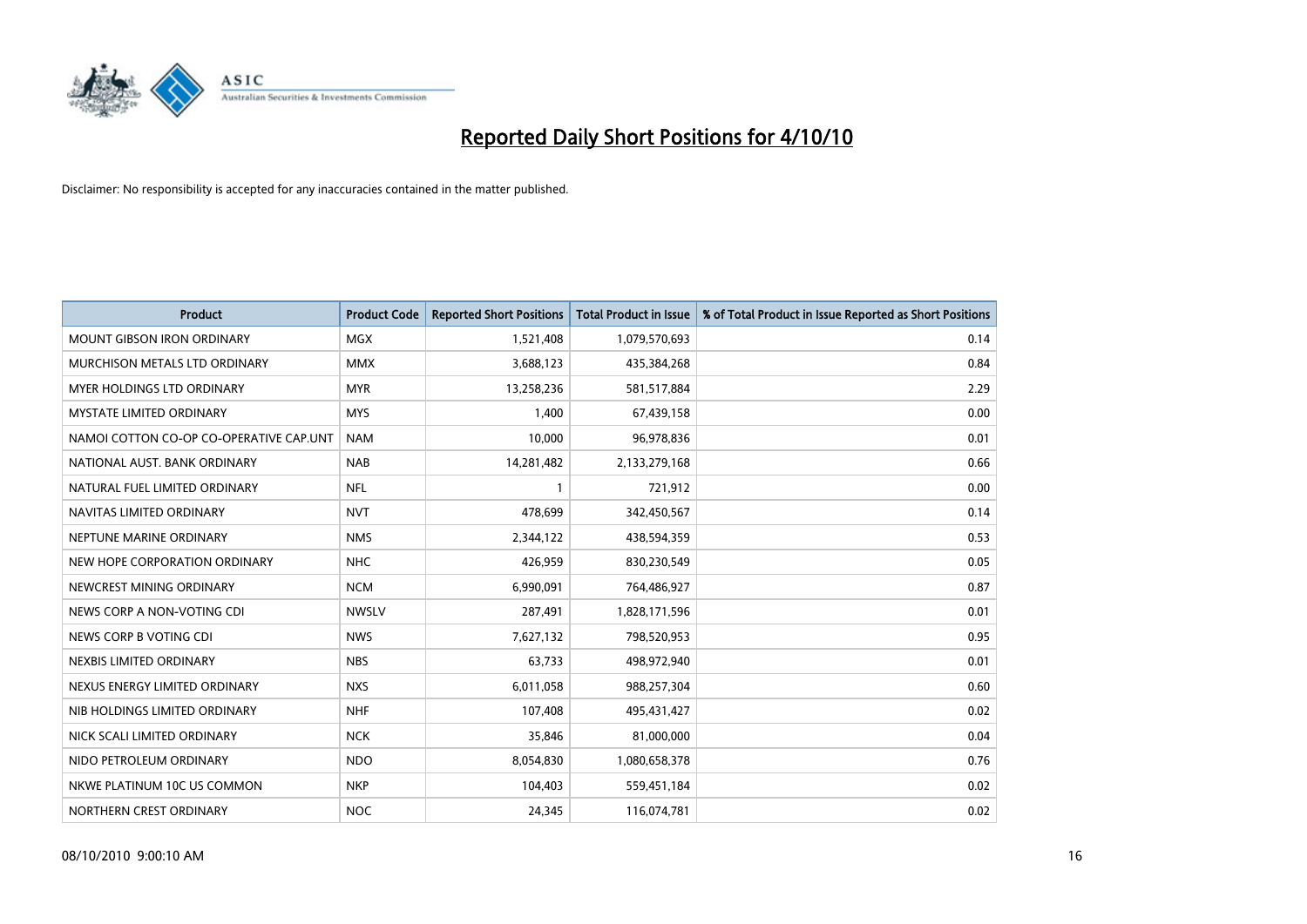

| <b>Product</b>                        | <b>Product Code</b> | <b>Reported Short Positions</b> | Total Product in Issue | % of Total Product in Issue Reported as Short Positions |
|---------------------------------------|---------------------|---------------------------------|------------------------|---------------------------------------------------------|
| NORTHERN IRON LTD ORDINARY            | <b>NFE</b>          | 1,046,971                       | 292,204,786            | 0.35                                                    |
| NRW HOLDINGS LIMITED ORDINARY         | <b>NWH</b>          | 204,637                         | 251,223,000            | 0.07                                                    |
| NUFARM LIMITED ORDINARY               | <b>NUF</b>          | 10,597,437                      | 261,775,731            | 4.06                                                    |
| NUPLEX INDUSTRIES ORDINARY            | <b>NPX</b>          | 47,156                          | 192,232,926            | 0.02                                                    |
| OAKTON LIMITED ORDINARY               | <b>OKN</b>          | 508,531                         | 93,622,235             | 0.54                                                    |
| OCEANAGOLD CORP. CHESS DEPOSITARY INT | <b>OGC</b>          | 478.360                         | 228,872,612            | 0.21                                                    |
| OCEANIA CAPITAL LTD ORDINARY          | <b>OCP</b>          | 2,500                           | 91,921,295             | 0.00                                                    |
| OIL SEARCH LTD ORDINARY               | OSH                 | 7,944,633                       | 1,308,279,222          | 0.58                                                    |
| OM HOLDINGS LIMITED ORDINARY          | OMH                 | 1,542,153                       | 503,085,150            | 0.31                                                    |
| <b>ONESTEEL LIMITED ORDINARY</b>      | OST                 | 3,517,895                       | 1,331,703,666          | 0.25                                                    |
| ORICA LIMITED ORDINARY                | ORI                 | 4,326,170                       | 362,100,430            | 1.19                                                    |
| ORIGIN ENERGY ORDINARY                | ORG                 | 6,025,181                       | 884,175,512            | 0.65                                                    |
| OTTO ENERGY LIMITED ORDINARY          | OEL                 | 109,204                         | 1,134,540,071          | 0.01                                                    |
| OZ MINERALS ORDINARY                  | OZL                 | 112,694,458                     | 3,121,339,730          | 3.61                                                    |
| <b>PACIFIC BRANDS ORDINARY</b>        | <b>PBG</b>          | 6,537,862                       | 931,386,248            | 0.69                                                    |
| PALADIN ENERGY LTD ORDINARY           | <b>PDN</b>          | 17,126,145                      | 718,423,382            | 2.35                                                    |
| PAN PACIFIC PETROL. ORDINARY          | PPP                 | 14                              | 588,612,110            | 0.00                                                    |
| PANAUST LIMITED ORDINARY              | <b>PNA</b>          | 10,429,060                      | 2,954,125,529          | 0.35                                                    |
| PANORAMIC RESOURCES ORDINARY          | PAN                 | 474,445                         | 205,587,842            | 0.23                                                    |
| PAPERLINX LIMITED ORDINARY            | <b>PPX</b>          | 16,635,244                      | 603,580,761            | 2.75                                                    |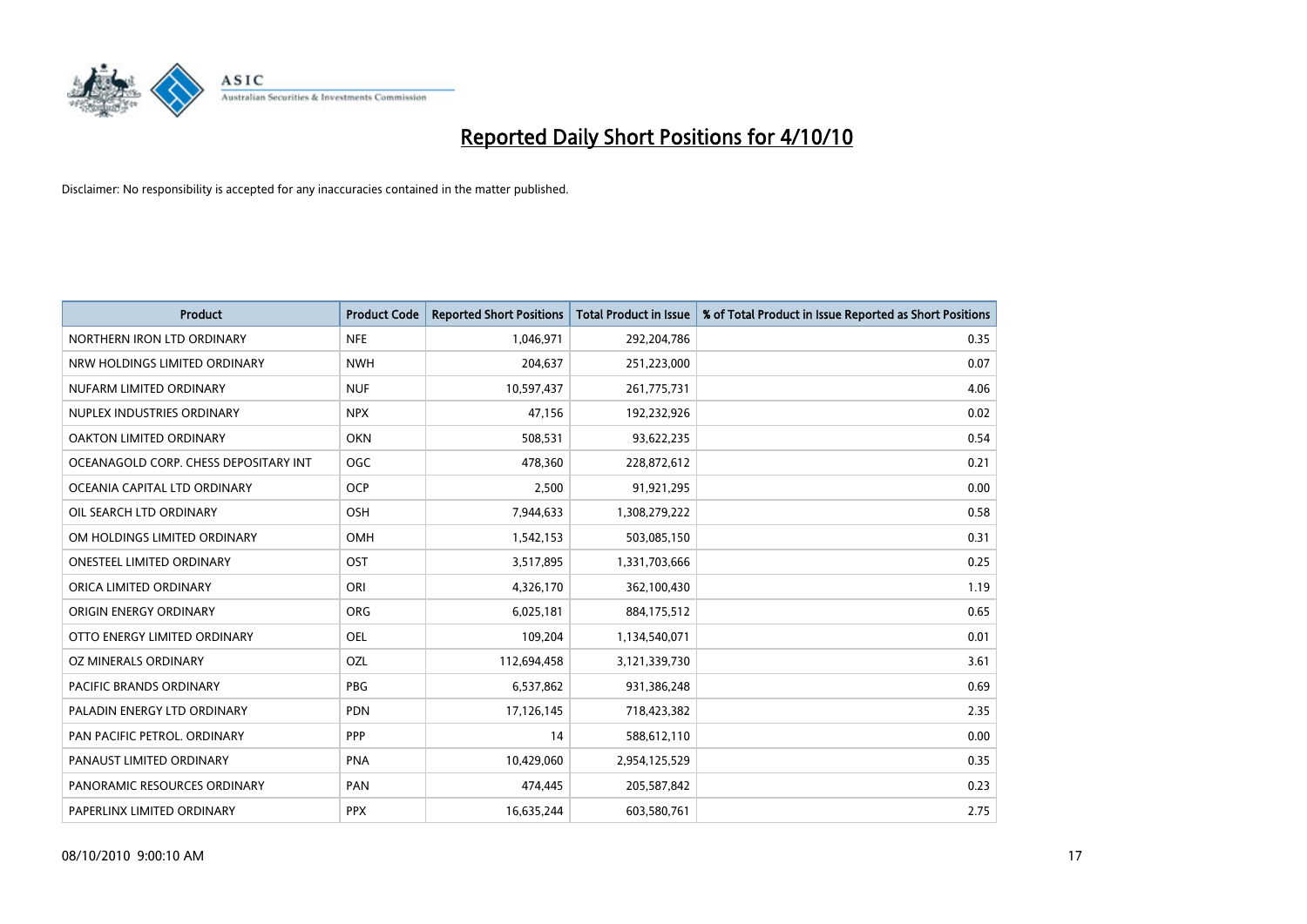

| <b>Product</b>                          | <b>Product Code</b> | <b>Reported Short Positions</b> | <b>Total Product in Issue</b> | % of Total Product in Issue Reported as Short Positions |
|-----------------------------------------|---------------------|---------------------------------|-------------------------------|---------------------------------------------------------|
| PAPERLINX SPS TRUST STEP UP PERP. PREF. | <b>PXUPA</b>        | 5,000                           | 2,850,000                     | 0.18                                                    |
| PATTIES FOODS LTD ORDINARY              | PFL                 |                                 | 138,908,853                   | 0.00                                                    |
| PEAK RESOURCES ORDINARY                 | <b>PEK</b>          | 645,000                         | 115,128,052                   | 0.56                                                    |
| PEET LIMITED ORDINARY                   | <b>PPC</b>          | 126,000                         | 300,681,486                   | 0.04                                                    |
| PENINSULA MINERALS ORDINARY             | <b>PEN</b>          | 5,000                           | 1,633,103,715                 | 0.00                                                    |
| PERILYA LIMITED ORDINARY                | PEM                 | 268,957                         | 526,075,563                   | 0.05                                                    |
| PERPETUAL LIMITED ORDINARY              | <b>PPT</b>          | 2,307,070                       | 43,692,215                    | 5.26                                                    |
| PERSEUS MINING LTD ORDINARY             | PRU                 | 291,583                         | 421,307,088                   | 0.07                                                    |
| PETSEC ENERGY ORDINARY                  | <b>PSA</b>          | 223,332                         | 231,283,622                   | 0.10                                                    |
| PHARMAXIS LTD ORDINARY                  | <b>PXS</b>          | 1,066,562                       | 225,764,934                   | 0.46                                                    |
| PHOTON GROUP LTD ORDINARY               | PGA                 | 535,476                         | 1,540,062,626                 | 0.04                                                    |
| PIKE RIVER COAL ORDINARY                | <b>PRC</b>          | 356,320                         | 405,301,433                   | 0.09                                                    |
| PLATINUM ASSET ORDINARY                 | <b>PTM</b>          | 3,683,480                       | 561,347,878                   | 0.64                                                    |
| PLATINUM AUSTRALIA ORDINARY             | <b>PLA</b>          | 5,208,133                       | 321,130,521                   | 1.61                                                    |
| PLATINUM CAPITAL LTD ORDINARY           | <b>PMC</b>          |                                 | 163,732,888                   | 0.00                                                    |
| PMP LIMITED ORDINARY                    | <b>PMP</b>          | 1,465,216                       | 335,338,483                   | 0.44                                                    |
| PORT BOUVARD LIMITED ORDINARY           | PBD                 | 6,754                           | 593,868,295                   | 0.00                                                    |
| PREMIER INVESTMENTS ORDINARY            | <b>PMV</b>          | 153,646                         | 155,030,045                   | 0.10                                                    |
| PRIMARY HEALTH CARE ORDINARY            | <b>PRY</b>          | 10,793,309                      | 491,484,342                   | 2.19                                                    |
| PRIME INFR GROUP. STAPLED SECURITIES    | PIH                 | 253,373                         | 351,776,795                   | 0.07                                                    |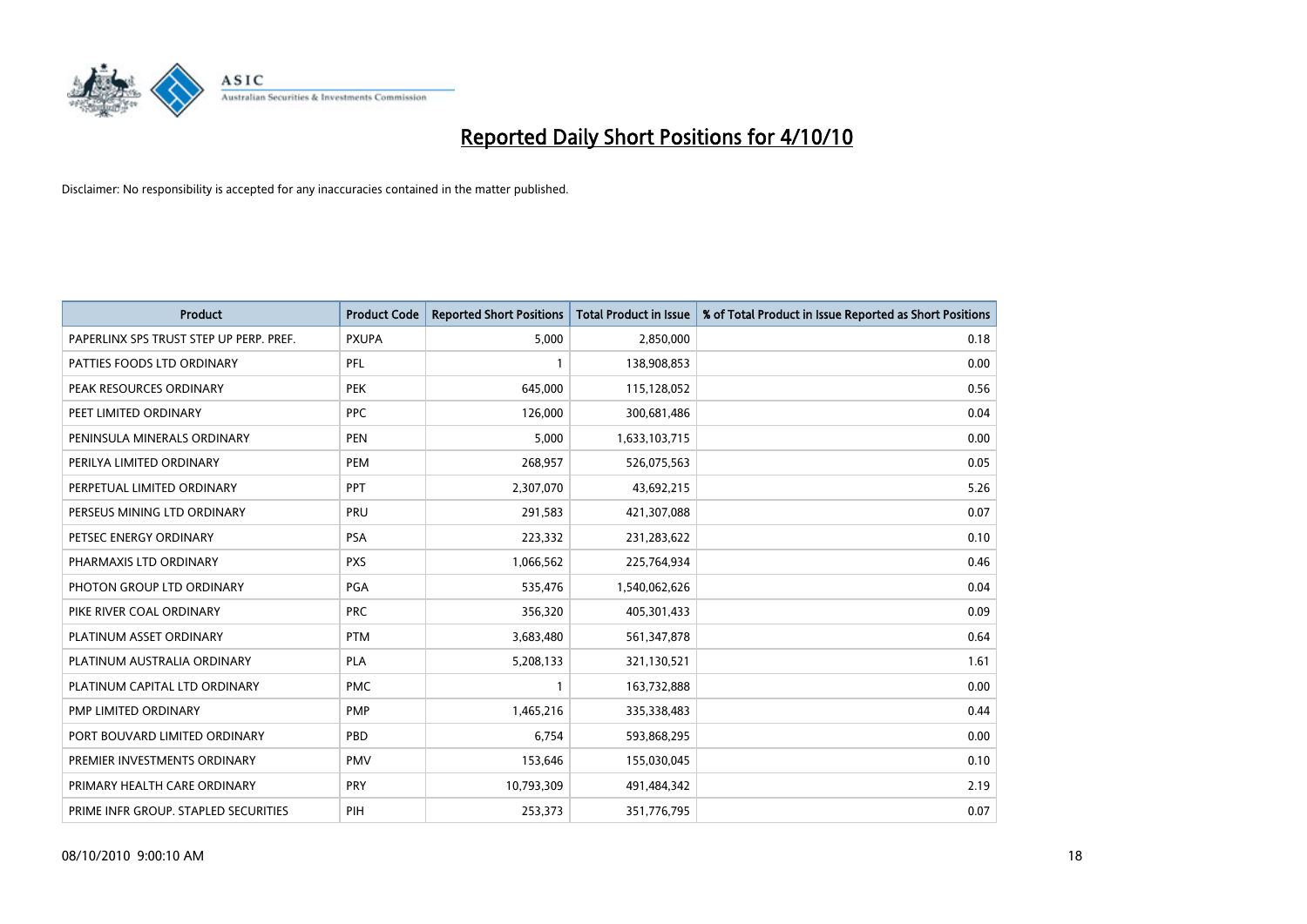

| <b>Product</b>                      | <b>Product Code</b> | <b>Reported Short Positions</b> | <b>Total Product in Issue</b> | % of Total Product in Issue Reported as Short Positions |
|-------------------------------------|---------------------|---------------------------------|-------------------------------|---------------------------------------------------------|
| PRIME MEDIA GRP LTD ORDINARY        | <b>PRT</b>          | $\overline{2}$                  | 366,330,303                   | 0.00                                                    |
| PRIMEAG AUSTRALIA ORDINARY          | PAG                 | 311,454                         | 150,569,976                   | 0.21                                                    |
| PROGEN PHARMACEUTIC ORDINARY        | PGL                 | 151,596                         | 24,709,097                    | 0.61                                                    |
| PROGRAMMED ORDINARY                 | <b>PRG</b>          | 355,233                         | 118,169,908                   | 0.30                                                    |
| <b>PSIVIDA CORP CDI 1:1</b>         | <b>PVA</b>          | 6,878                           | 7,827,340                     | 0.09                                                    |
| <b>QANTAS AIRWAYS ORDINARY</b>      | QAN                 | 29,691,670                      | 2,265,123,620                 | 1.30                                                    |
| <b>QBE INSURANCE GROUP ORDINARY</b> | <b>OBE</b>          | 22,850,562                      | 1,035,105,846                 | 2.20                                                    |
| RAMELIUS RESOURCES ORDINARY         | <b>RMS</b>          | 37,248                          | 291,208,795                   | 0.01                                                    |
| RAMSAY HEALTH CARE ORDINARY         | <b>RHC</b>          | 2,213,975                       | 202,081,252                   | 1.07                                                    |
| RANGE RESOURCES LTD ORDINARY        | <b>RRS</b>          | 1,250,000                       | 1,162,167,306                 | 0.11                                                    |
| <b>RCR TOMLINSON ORDINARY</b>       | <b>RCR</b>          | 68,067                          | 131,860,172                   | 0.05                                                    |
| <b>REA GROUP ORDINARY</b>           | <b>REA</b>          | 129,365                         | 128,439,366                   | 0.09                                                    |
| RED FORK ENERGY ORDINARY            | <b>RFE</b>          | 7,696                           | 139,535,000                   | 0.01                                                    |
| REDFLEX HOLDINGS ORDINARY           | <b>RDF</b>          | 2,062                           | 110,010,757                   | 0.00                                                    |
| <b>REED RESOURCES LTD ORDINARY</b>  | <b>RDR</b>          | 268,205                         | 192,271,768                   | 0.14                                                    |
| <b>REGIS RESOURCES ORDINARY</b>     | <b>RRL</b>          | 185,359                         | 414,787,125                   | 0.04                                                    |
| RESMED INC CDI 10:1                 | <b>RMD</b>          | 2,764,881                       | 1,516,163,980                 | 0.18                                                    |
| RESOLUTE MINING ORDINARY            | <b>RSG</b>          | 1,318,758                       | 397,219,981                   | 0.33                                                    |
| <b>RESOURCE GENERATION ORDINARY</b> | <b>RES</b>          | 157,911                         | 182,680,530                   | 0.09                                                    |
| RETAIL FOOD GROUP ORDINARY          | <b>RFG</b>          | 60,277                          | 106,680,807                   | 0.06                                                    |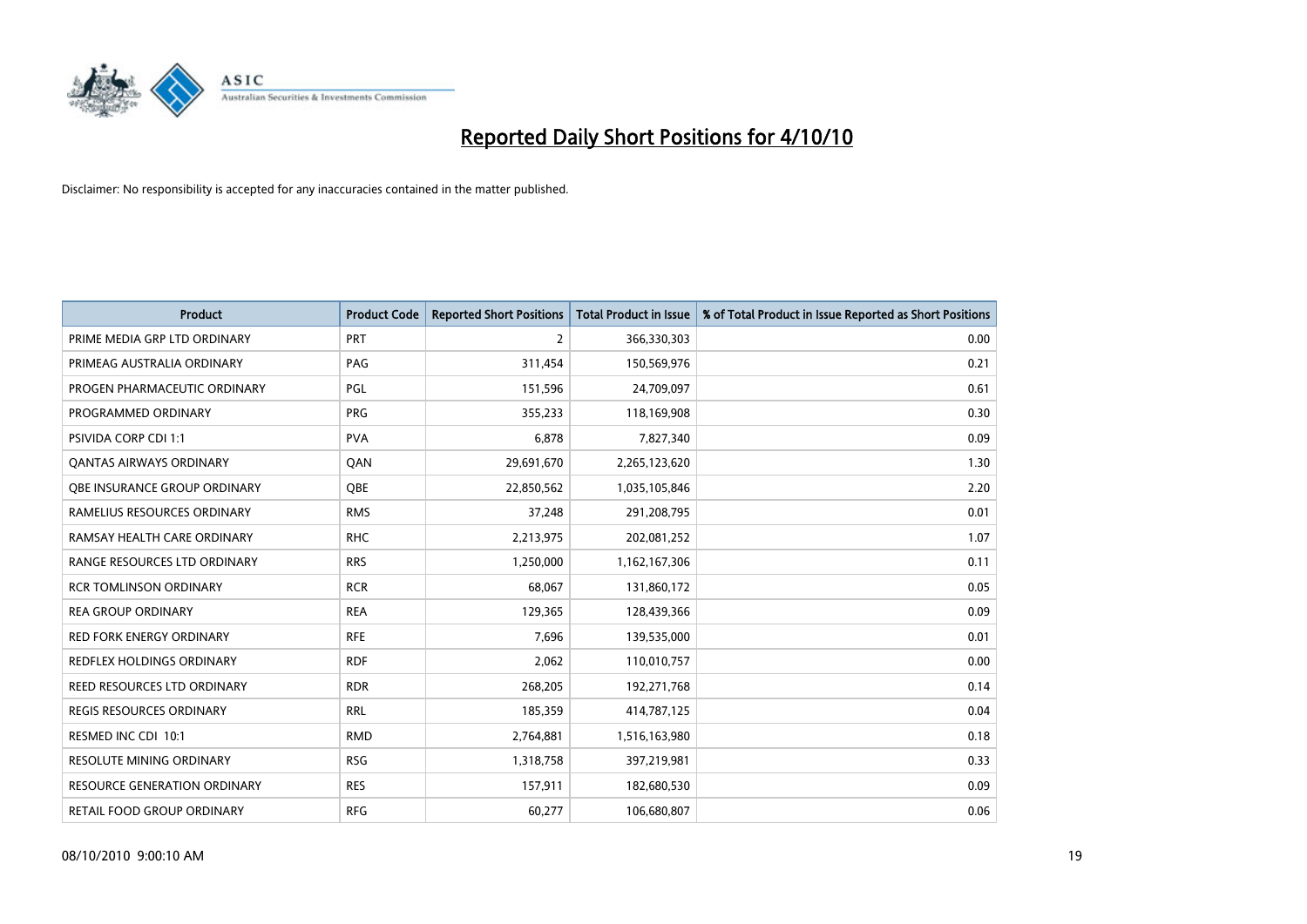

| <b>Product</b>                     | <b>Product Code</b> | <b>Reported Short Positions</b> | Total Product in Issue | % of Total Product in Issue Reported as Short Positions |
|------------------------------------|---------------------|---------------------------------|------------------------|---------------------------------------------------------|
| REVERSE CORP LIMITED ORDINARY      | <b>REF</b>          | 25,141                          | 92,382,175             | 0.03                                                    |
| REX MINERALS LIMITED ORDINARY      | <b>RXM</b>          | 5,823                           | 114,609,460            | 0.01                                                    |
| RHG LIMITED ORDINARY               | <b>RHG</b>          | 13,020                          | 318,745,978            | 0.00                                                    |
| <b>RIDLEY CORPORATION ORDINARY</b> | <b>RIC</b>          | 63,556                          | 307,817,071            | 0.02                                                    |
| RIO TINTO LIMITED ORDINARY         | <b>RIO</b>          | 19,947,028                      | 606,831,240            | 3.28                                                    |
| <b>RIVERCITY MOTORWAY STAPLED</b>  | <b>RCY</b>          | 132,000                         | 957,010,115            | 0.01                                                    |
| RIVERSDALE MINING ORDINARY         | <b>RIV</b>          | 491,281                         | 236,033,688            | 0.19                                                    |
| ROC OIL COMPANY ORDINARY           | <b>ROC</b>          | 4,718,042                       | 713,154,560            | 0.65                                                    |
| SAI GLOBAL LIMITED ORDINARY        | SAI                 | 12,508                          | 197,847,390            | 0.00                                                    |
| SALMAT LIMITED ORDINARY            | <b>SLM</b>          | 63,353                          | 159,134,483            | 0.04                                                    |
| SAMSON OIL & GAS LTD ORDINARY      | SSN                 | 318,000                         | 1,663,929,592          | 0.02                                                    |
| SANDFIRE RESOURCES ORDINARY        | <b>SFR</b>          | 44,915                          | 131,534,760            | 0.04                                                    |
| <b>SANTOS LTD ORDINARY</b>         | <b>STO</b>          | 5,468,172                       | 832,586,723            | 0.63                                                    |
| SARACEN MINERAL ORDINARY           | SAR                 | 407.551                         | 491,984,749            | 0.08                                                    |
| SEDGMAN LIMITED ORDINARY           | <b>SDM</b>          | 541,194                         | 207,997,898            | 0.25                                                    |
| SEEK LIMITED ORDINARY              | <b>SEK</b>          | 3,933,130                       | 336,584,488            | 1.15                                                    |
| SELECT HARVESTS ORDINARY           | SHV                 | 2,600                           | 55,667,043             | 0.00                                                    |
| SENETAS CORPORATION ORDINARY       | <b>SEN</b>          | 756,999                         | 461,522,263            | 0.16                                                    |
| SERVCORP LIMITED ORDINARY          | SRV                 | 104,655                         | 98,440,807             | 0.10                                                    |
| SERVICE STREAM ORDINARY            | <b>SSM</b>          | 344,663                         | 283,418,867            | 0.12                                                    |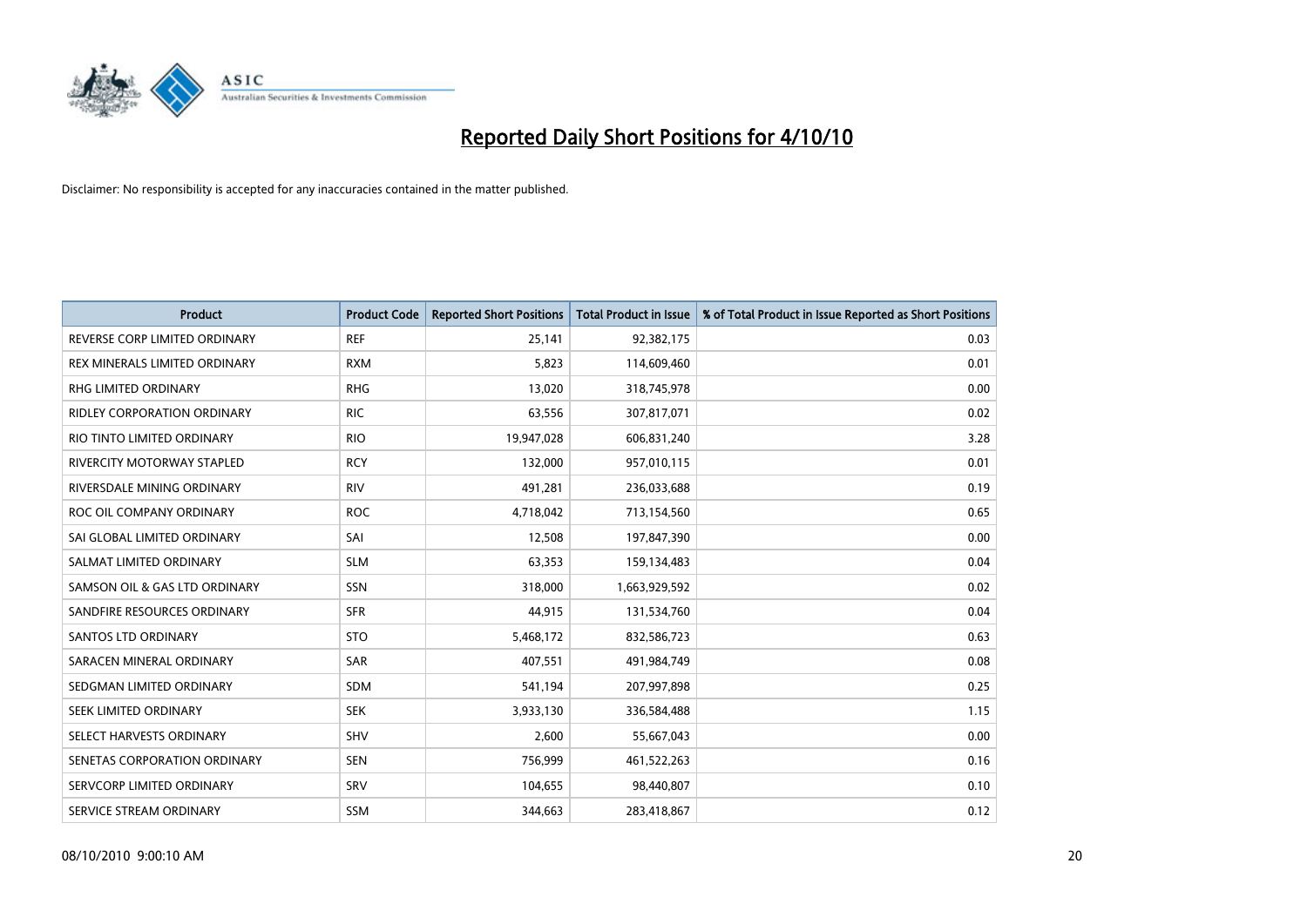

| <b>Product</b>                           | <b>Product Code</b> | <b>Reported Short Positions</b> | <b>Total Product in Issue</b> | % of Total Product in Issue Reported as Short Positions |
|------------------------------------------|---------------------|---------------------------------|-------------------------------|---------------------------------------------------------|
| SEVEN GROUP HOLDINGS ORDINARY            | <b>SVW</b>          | 1,062,531                       | 305,410,281                   | 0.37                                                    |
| SIGMA PHARMACEUTICAL ORDINARY            | <b>SIP</b>          | 8,800,423                       | 1,178,626,572                 | 0.73                                                    |
| SILEX SYSTEMS ORDINARY                   | <b>SLX</b>          | 194,274                         | 149,506,391                   | 0.11                                                    |
| SILVER LAKE RESOURCE ORDINARY            | <b>SLR</b>          | 106,035                         | 178,757,838                   | 0.06                                                    |
| SIMS METAL MGMT LTD ORDINARY             | SGM                 | 2,448,610                       | 203,993,432                   | 1.23                                                    |
| SINGAPORE TELECOMM. CHESS DEPOSITARY INT | SGT                 | 3,779,392                       | 391,702,434                   | 0.97                                                    |
| SKILLED GROUP LTD ORDINARY               | <b>SKE</b>          | 90,469                          | 190,738,408                   | 0.04                                                    |
| SKY CITY ENTERTAIN, ORDINARY             | <b>SKC</b>          | 11,959,591                      | 575,114,687                   | 2.08                                                    |
| SKY NETWORK ORDINARY                     | <b>SKT</b>          | 919,140                         | 389,139,785                   | 0.24                                                    |
| SMS MANAGEMENT, ORDINARY                 | <b>SMX</b>          | 23,347                          | 67,182,500                    | 0.03                                                    |
| SONIC HEALTHCARE ORDINARY                | <b>SHL</b>          | 4,546,155                       | 388,429,875                   | 1.19                                                    |
| SP AUSNET STAPLED SECURITIES             | SPN                 | 2,610,836                       | 2,748,353,504                 | 0.08                                                    |
| SPARK INFRASTRUCTURE STAPLED SECURITIES  | SKI                 | 19,460,381                      | 1,031,911,394                 | 1.87                                                    |
| SPDR 200 FUND ETF UNITS                  | <b>STW</b>          | 8                               | 57,828,081                    | 0.00                                                    |
| SPECIALTY FASHION ORDINARY               | <b>SFH</b>          | 1,437,516                       | 190,964,693                   | 0.76                                                    |
| SPOTLESS GROUP LTD ORDINARY              | <b>SPT</b>          | 1,151,085                       | 259,309,656                   | 0.44                                                    |
| ST BARBARA LIMITED ORDINARY              | <b>SBM</b>          | 27,452,270                      | 1,953,168,407                 | 1.40                                                    |
| STAGING CONNECTIONS ORDINARY             | <b>STG</b>          | 2,917,189                       | 783,175,134                   | 0.37                                                    |
| STH AMERICAN COR LTD ORDINARY            | SAY                 | 9,200                           | 231,832,027                   | 0.00                                                    |
| STHN CROSS MEDIA ORDINARY                | SXL                 | 97,866                          | 378,827,750                   | 0.02                                                    |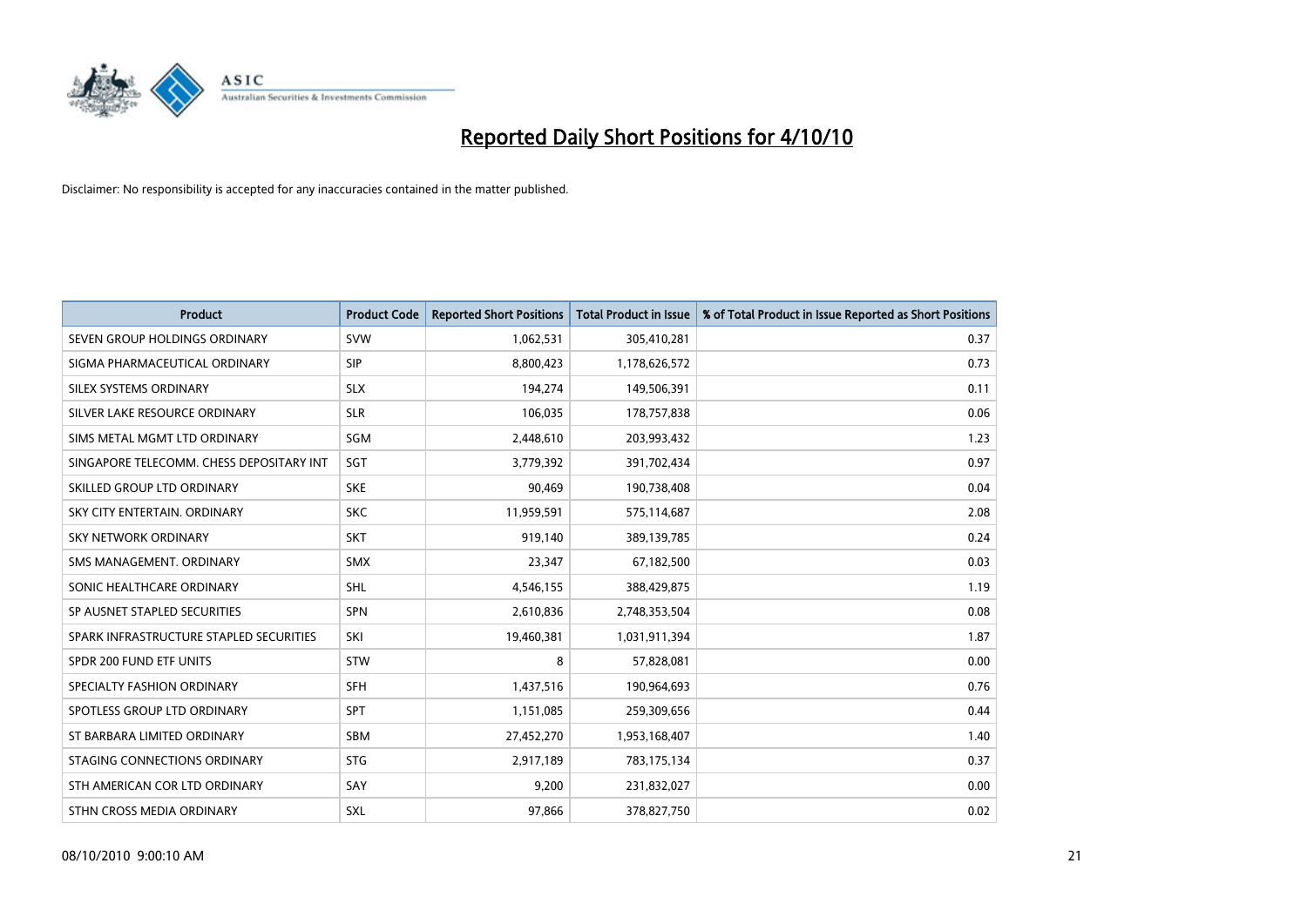

| <b>Product</b>                      | <b>Product Code</b> | <b>Reported Short Positions</b> | Total Product in Issue | % of Total Product in Issue Reported as Short Positions |
|-------------------------------------|---------------------|---------------------------------|------------------------|---------------------------------------------------------|
| STOCKLAND UNITS/ORD STAPLED         | SGP                 | 11,904,127                      | 2,383,036,717          | 0.48                                                    |
| STRAITS RESOURCES ORDINARY          | SRL                 | 4,933,237                       | 255,203,613            | 1.93                                                    |
| STW COMMUNICATIONS ORDINARY         | SGN                 | 198,020                         | 364,310,964            | 0.05                                                    |
| SUNCORP-METWAY, ORDINARY            | <b>SUN</b>          | 3,324,741                       | 1,281,390,524          | 0.26                                                    |
| SUNDANCE RESOURCES ORDINARY         | SDL                 | 16,897,872                      | 2,709,995,932          | 0.62                                                    |
| SUNLAND GROUP LTD ORDINARY          | <b>SDG</b>          | 69.349                          | 251,107,692            | 0.03                                                    |
| SUPER CHEAP AUTO GRP ORDINARY       | SUL                 | 324,951                         | 127,890,079            | 0.24                                                    |
| SWICK MINING ORDINARY               | <b>SWK</b>          | 1,548                           | 236,724,970            | 0.00                                                    |
| SYMEX HOLDINGS ORDINARY             | <b>SYM</b>          | 6,633                           | 125,037,628            | 0.01                                                    |
| TABCORP HOLDINGS LTD ORDINARY       | <b>TAH</b>          | 7,959,967                       | 616,489,466            | 1.28                                                    |
| <b>TALENT2 INTERNATION ORDINARY</b> | <b>TWO</b>          | 7                               | 141,271,875            | 0.00                                                    |
| TAP OIL LIMITED ORDINARY            | <b>TAP</b>          | 13,802                          | 156,485,921            | 0.01                                                    |
| TASSAL GROUP LIMITED ORDINARY       | <b>TGR</b>          | 3,601,243                       | 144,197,882            | 2.48                                                    |
| <b>TATTS GROUP LTD ORDINARY</b>     | <b>TTS</b>          | 10,791,594                      | 1,282,032,285          | 0.82                                                    |
| <b>TELECOM CORPORATION ORDINARY</b> | <b>TEL</b>          | 29,041,065                      | 1,924,231,921          | 1.51                                                    |
| TELSTRA CORPORATION, ORDINARY       | <b>TLS</b>          | 26,543,930                      | 12,443,074,357         | 0.21                                                    |
| TEN NETWORK HOLDINGS ORDINARY       | <b>TEN</b>          | 2,481,286                       | 1,045,236,720          | 0.25                                                    |
| TFS CORPORATION LTD ORDINARY        | <b>TFC</b>          | 63,054                          | 227,360,909            | 0.02                                                    |
| THE REJECT SHOP ORDINARY            | <b>TRS</b>          | 14,006                          | 26,033,570             | 0.05                                                    |
| THOR MINING PLC CHESS DEPOSITARY    | <b>THR</b>          | 2,307                           | 245,247,701            | 0.00                                                    |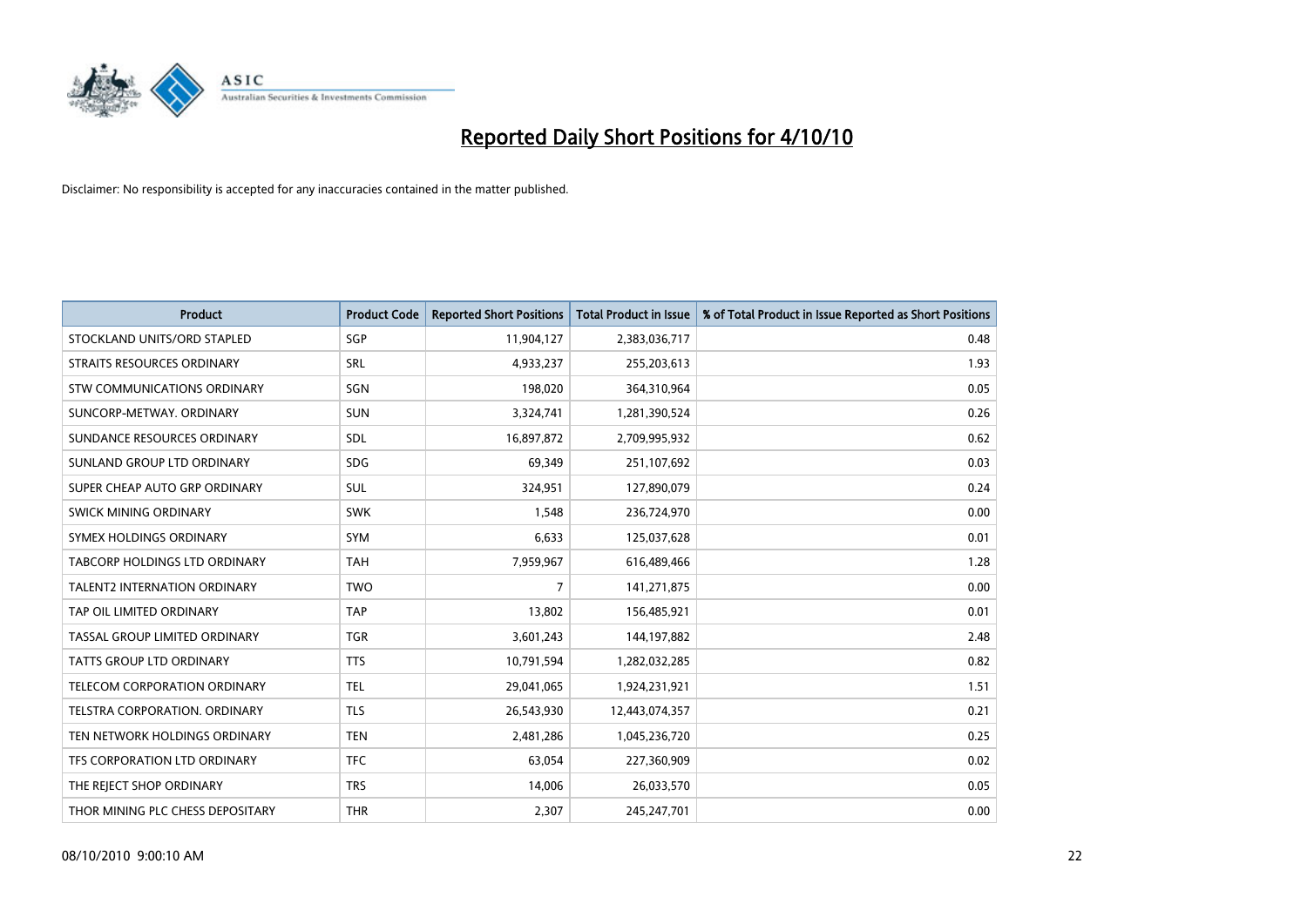

| <b>Product</b>                            | <b>Product Code</b> | <b>Reported Short Positions</b> | Total Product in Issue | % of Total Product in Issue Reported as Short Positions |
|-------------------------------------------|---------------------|---------------------------------|------------------------|---------------------------------------------------------|
| THORN GROUP LIMITED ORDINARY              | <b>TGA</b>          | 2,361                           | 129,459,770            | 0.00                                                    |
| TIMBERCORP LIMITED ORDINARY               | <b>TIM</b>          | 1,171,620                       | 352,071,429            | 0.33                                                    |
| <b>TISHMAN SPEYER UNITS</b>               | <b>TSO</b>          | 53,156                          | 338,440,904            | 0.01                                                    |
| TNG LIMITED ORDINARY                      | <b>TNG</b>          | 4,321                           | 258,055,076            | 0.00                                                    |
| TOLL HOLDINGS LTD ORDINARY                | <b>TOL</b>          | 11,338,418                      | 702,867,609            | 1.59                                                    |
| TORO ENERGY LIMITED ORDINARY              | <b>TOE</b>          | 35.404                          | 964,936,676            | 0.00                                                    |
| <b>TOWER AUSTRALIA ORDINARY</b>           | <b>TAL</b>          | 1,093,903                       | 415,928,881            | 0.26                                                    |
| TOWER LIMITED ORDINARY                    | <b>TWR</b>          | 689,519                         | 260,631,787            | 0.26                                                    |
| TOX FREE SOLUTIONS ORDINARY               | <b>TOX</b>          | 101,667                         | 91,765,500             | 0.10                                                    |
| TPG TELECOM LIMITED ORDINARY              | <b>TPM</b>          | 1,275,276                       | 767,849,104            | 0.15                                                    |
| TRANSFIELD SERV INFR STAPLED SECURITIES   | <b>TSI</b>          | 220,399                         | 434,862,971            | 0.05                                                    |
| TRANSFIELD SERVICES ORDINARY              | <b>TSE</b>          | 2,045,796                       | 441,350,229            | 0.46                                                    |
| TRANSPACIFIC INDUST, ORDINARY             | <b>TPI</b>          | 12,131,284                      | 960,638,735            | 1.25                                                    |
| TRANSURBAN GROUP TRIPLE STAPLED SEC.      | <b>TCL</b>          | 6,385,175                       | 1,441,290,633          | 0.42                                                    |
| TRINITY GROUP STAPLED SECURITIES          | <b>TCO</b>          | 3,419                           | 231,701,539            | 0.00                                                    |
| TROY RESOURCES NL ORDINARY                | <b>TRY</b>          | 69,450                          | 87,474,323             | 0.08                                                    |
| UGL LIMITED ORDINARY                      | <b>UGL</b>          | 4,180,766                       | 165,928,705            | 2.50                                                    |
| UNILIFE CORPORATION CDI 6:1               | <b>UNS</b>          | 190,505                         | 238,135,980            | 0.08                                                    |
| <b>UXC LIMITED ORDINARY</b>               | <b>UXC</b>          | 678,611                         | 305,789,718            | 0.22                                                    |
| VALAD PROPERTY GROUP STAPLED US PROHIBIT. | <b>VPG</b>          | 4.330.465                       | 2,302,129,263          | 0.18                                                    |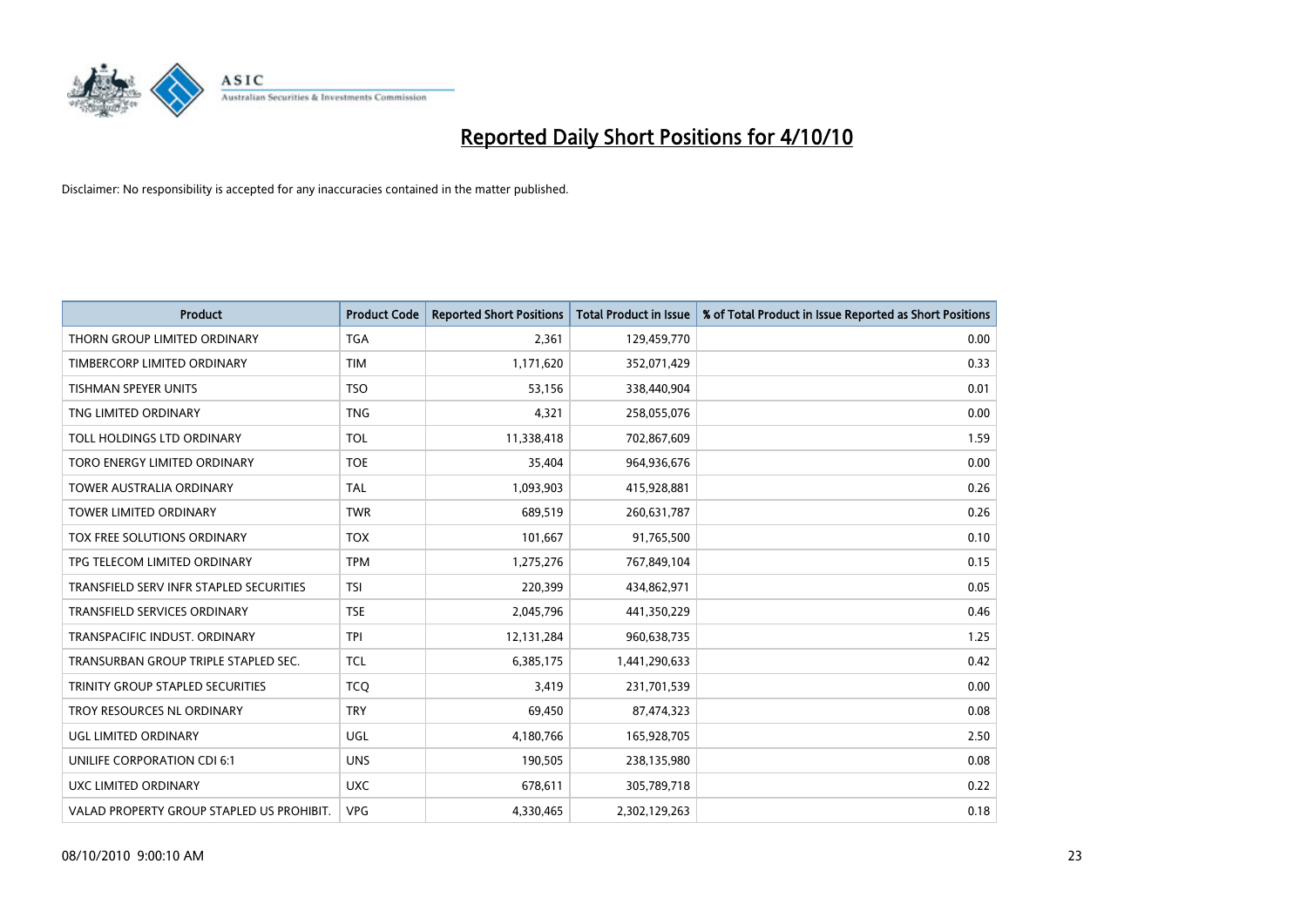

| Product                                   | <b>Product Code</b> | <b>Reported Short Positions</b> | <b>Total Product in Issue</b> | % of Total Product in Issue Reported as Short Positions |
|-------------------------------------------|---------------------|---------------------------------|-------------------------------|---------------------------------------------------------|
| <b>VDM GROUP LIMITED ORDINARY</b>         | <b>VMG</b>          | 11,116                          | 195,613,088                   | 0.01                                                    |
| <b>VENTURE MINERALS ORDINARY</b>          | <b>VMS</b>          | 6,500                           | 168, 163, 334                 | 0.00                                                    |
| <b>VILLAGE ROADSHOW LTD ORDINARY</b>      | <b>VRL</b>          | 682                             | 114,217,649                   | 0.00                                                    |
| VILLAGE ROADSHOW LTD 'A' CLASS PREFERENCE | <b>VRLPA</b>        | 19,559                          | 52,235,451                    | 0.04                                                    |
| <b>VIRGIN BLUE HOLDINGS ORDINARY</b>      | <b>VBA</b>          | 18,529,108                      | 2,209,126,568                 | 0.82                                                    |
| <b>VISION GROUP HLDGS ORDINARY</b>        | <b>VGH</b>          | 78,000                          | 72,671,765                    | 0.11                                                    |
| <b>VITA GROUP LTD ORDINARY</b>            | <b>VTG</b>          | 75,190                          | 142,499,800                   | 0.05                                                    |
| VITERRA INC CDI 1:1                       | <b>VTA</b>          | 75,659                          | 68,629,939                    | 0.11                                                    |
| <b>WAREHOUSE GROUP ORDINARY</b>           | <b>WHS</b>          | 310,922                         | 311,195,868                   | 0.10                                                    |
| <b>WATPAC LIMITED ORDINARY</b>            | <b>WTP</b>          | 7,535                           | 183,341,382                   | 0.00                                                    |
| <b>WDS LIMITED ORDINARY</b>               | <b>WDS</b>          | 23,203                          | 143,107,458                   | 0.02                                                    |
| WEBJET LIMITED ORDINARY                   | <b>WEB</b>          | 108,342                         | 77,061,278                    | 0.15                                                    |
| <b>WESFARMERS LIMITED ORDINARY</b>        | <b>WES</b>          | 22,346,377                      | 1,005,171,932                 | 2.19                                                    |
| WESFARMERS LIMITED PARTIALLY PROTECTED    | <b>WESN</b>         | 1,995,095                       | 151,900,230                   | 1.30                                                    |
| WEST AUSTRALIAN NEWS ORDINARY             | <b>WAN</b>          | 6,698,106                       | 216,011,546                   | 3.10                                                    |
| WESTERN AREAS NL ORDINARY                 | <b>WSA</b>          | 8,823,806                       | 179,735,899                   | 4.91                                                    |
| WESTERN DESERT RES. ORDINARY              | <b>WDR</b>          | 948                             | 134,511,656                   | 0.00                                                    |
| WESTFIELD GROUP ORD/UNIT STAPLED SEC      | <b>WDC</b>          | 10,286,027                      | 2,307,773,663                 | 0.43                                                    |
| <b>WESTPAC BANKING CORP ORDINARY</b>      | <b>WBC</b>          | 19,209,167                      | 2,989,207,519                 | 0.62                                                    |
| WHITE ENERGY COMPANY ORDINARY             | <b>WEC</b>          | 10,098,893                      | 284,280,178                   | 3.54                                                    |